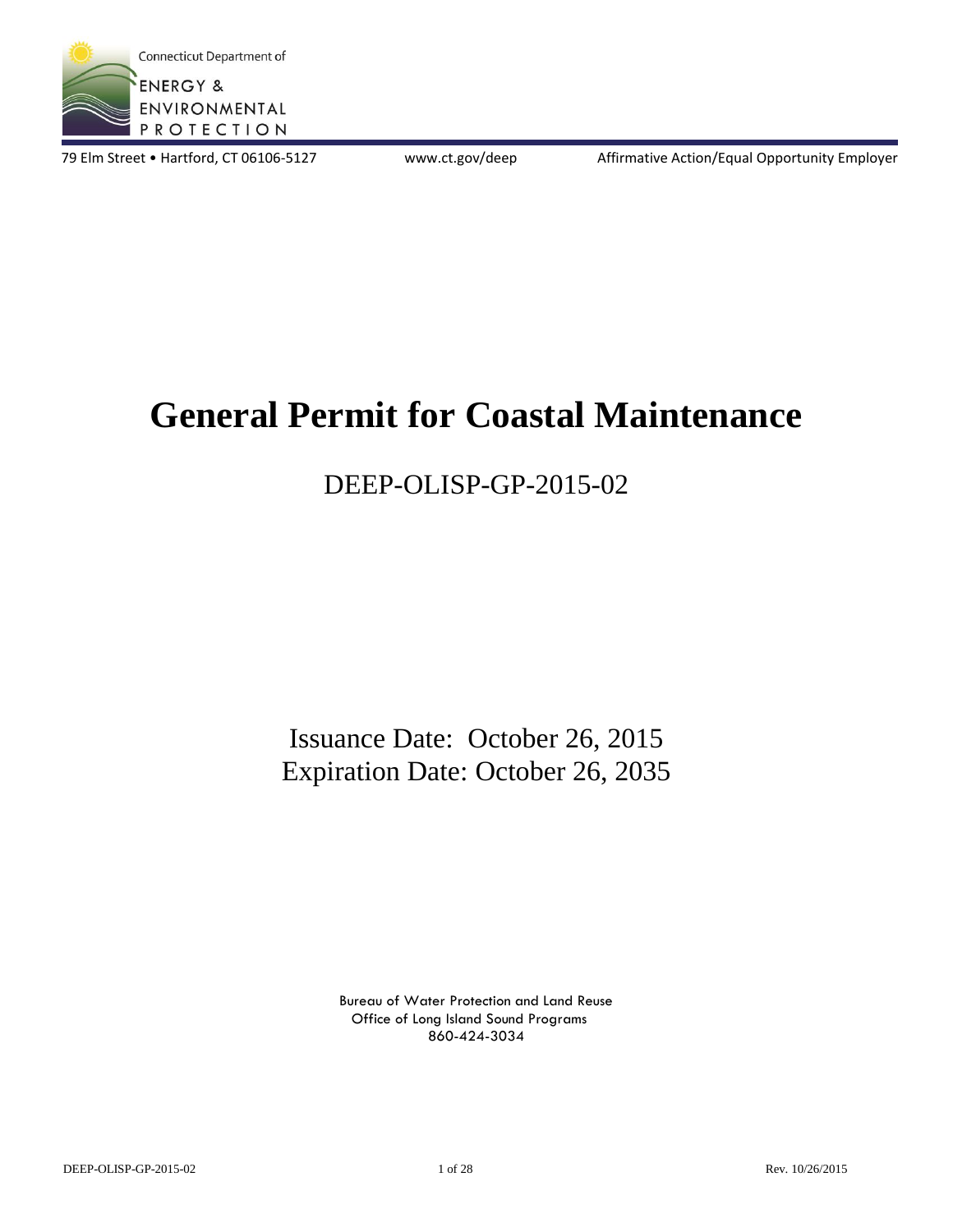## **General Permit for Coastal Maintenance**

## **Table of Contents**

| Section 1.        |                                                                                                                                                                |  |
|-------------------|----------------------------------------------------------------------------------------------------------------------------------------------------------------|--|
| Section 2.        |                                                                                                                                                                |  |
| Section 3.        | (a)<br>(b)<br>(c)<br>(d)<br>(e)<br>(f)                                                                                                                         |  |
| <b>Section 4.</b> | (a)<br>(b)<br>(c)<br>(d)<br>(e)<br>(f)<br>(g)                                                                                                                  |  |
| Section 5.        | (a) - (n) Special Operating Conditions for each Authorized Activity 14<br>General Construction and Use Conditions applicable to this General Permit. 24<br>(0) |  |
| Section 6.        | (a)<br>(b)<br>(c)<br>(d)<br>(e)<br>(f)<br>(g)<br>(h)<br>(i)<br>(j)                                                                                             |  |
| Section 7.        | (a)<br>(b)<br>(c)                                                                                                                                              |  |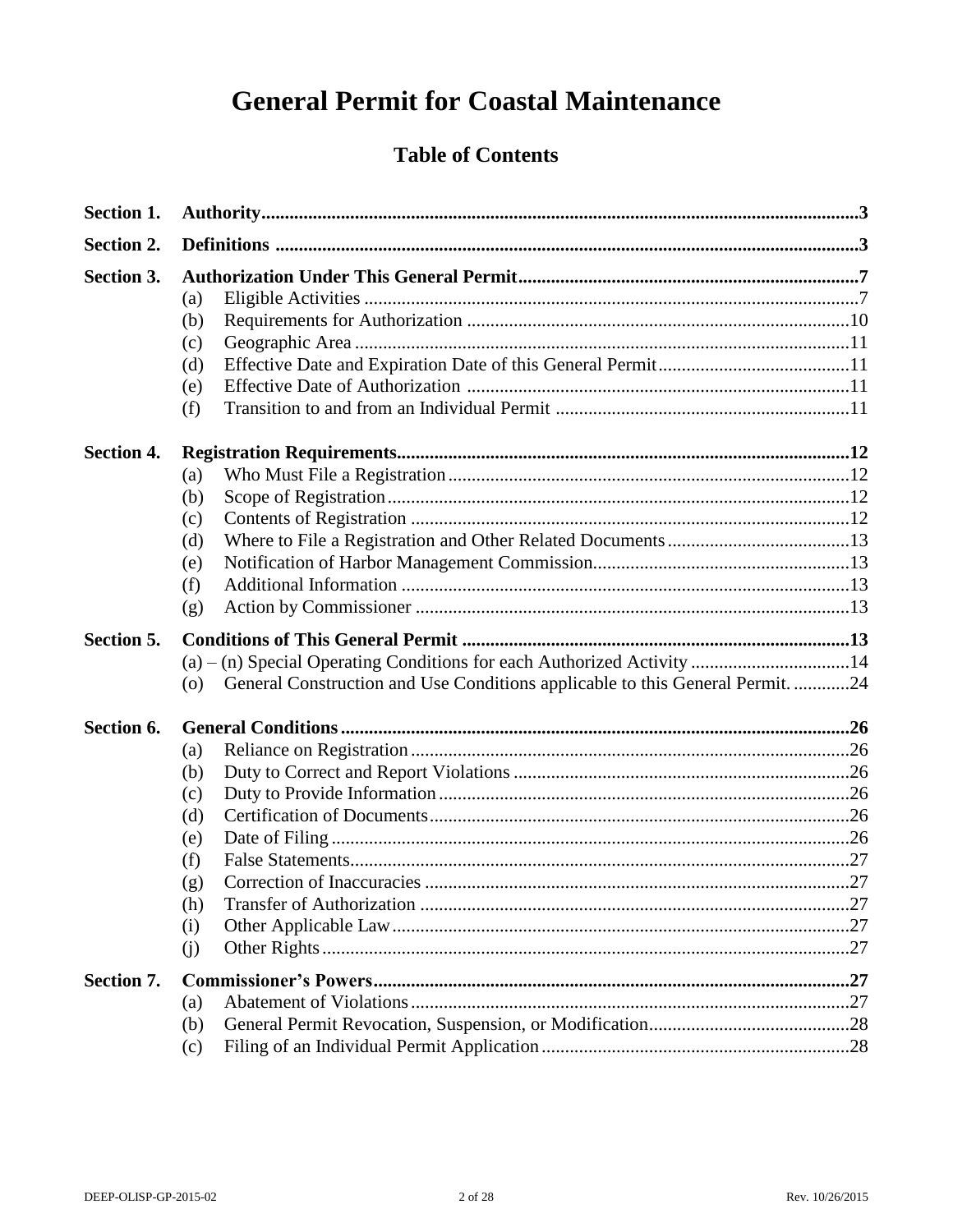## **General Permit for Coastal Maintenance**

#### **Section 1. Authority**

This general permit is issued under the authority of section 22a-361(d) of the General Statutes.

## **Section 2. Definitions**

As used in this general permit:

*"Adverse impacts on coastal resources"* means adverse impacts on coastal resources as defined by section 22a-93(15) of the General Statutes.

*"Ancillary structures"* means structures which facilitate boating access or support including utility lines such as fuel, waste, water, electric and cable, and berthing devices such as bollards, cleats, dock hooks, fenders and davits.

*"Approval of registration"* means an approval of registration issued under Section 4 of this general permit.

*"Authorized activity"* means any activity authorized by this general permit.

*"Backflow prevention structure"* means a device such as a flap gate or duck bill that allows water to drain out from a closed water discharge system and prevents backflow of tidal water into a closed water discharge system.

*"Beach grading"* means the redistribution and regrading of on-site beach sand between mean low water and the coastal jurisdiction line without the nourishment or addition of any off-site beach sand or other material.

*"Beach raking"* means the use of motorized equipment and any associated implements on a beach below the coastal jurisdiction line for the purpose of removing macroalgae, stones, shells or other natural or unnatural debris.

*"Boat launch infrastructure"* means boat launch ramps, docks, gangways, approaches, aprons, drainage structures, erosion control, pavement or any other structures or features associated with the launching of vessels at public boat launch facilities.

*"Boating access or support"* means moorings, fixed or floating docks, gangways or piles specifically utilized for the following recreational activities: berthing, accessing, loading, repairing, launching, hauling, fueling or discharging waste from boats.

*"Catch basin"* means a stormwater system structure in which grit, sand, sediment or debris is collected.

*"Catch basin cleaning"* means removal of grit, sand, sediment or debris from a catch basin by use of a vacuum, backhoe, shovel, or other device.

*"Closed water discharge system"* means a piping system that discharges stormwater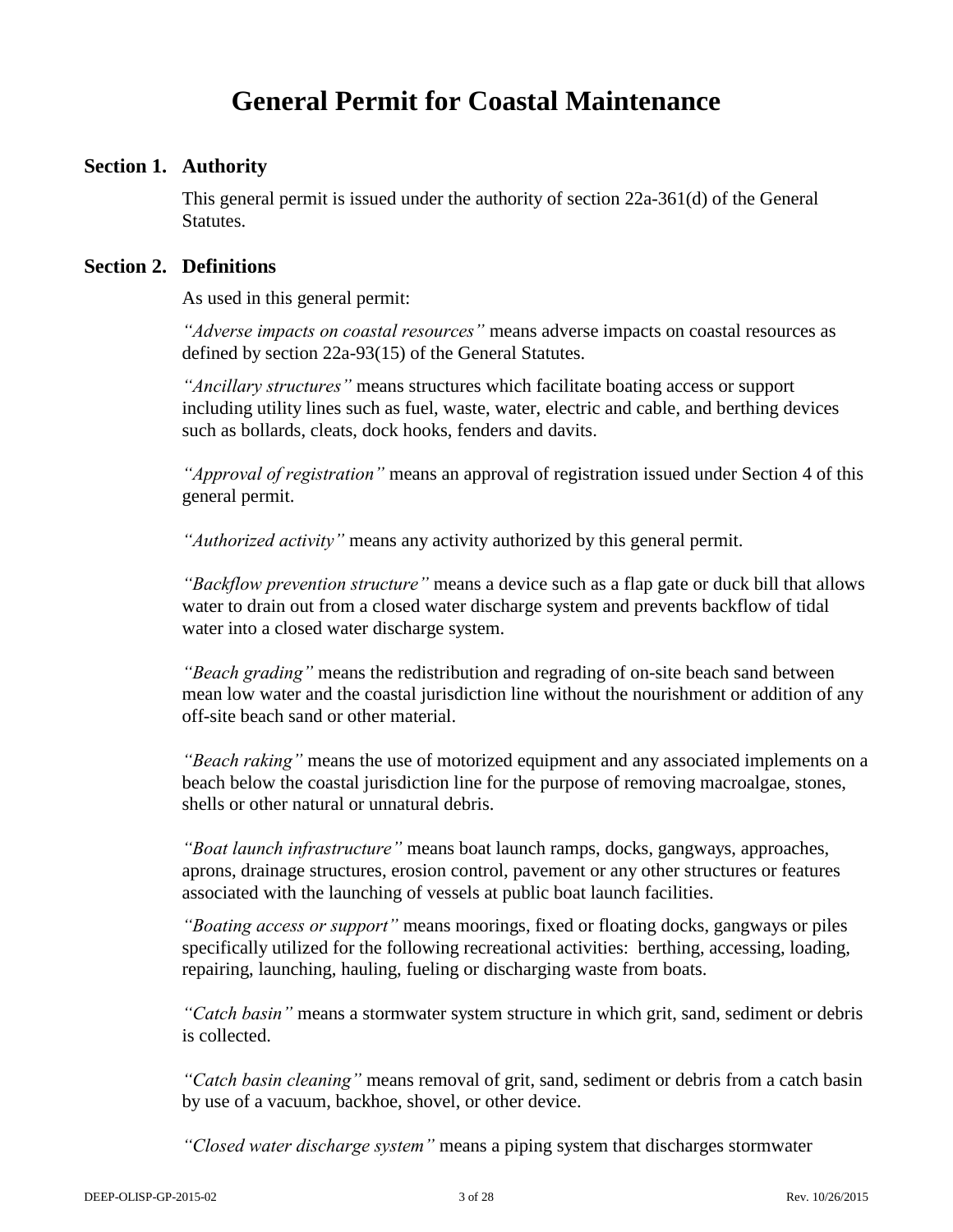originating from an upland area to an area below the coastal jurisdiction line and is not connected on the landward side to any tidal wetlands.

*"Coastal habitat creation"* means to bring into existence a habitat that was not historically supported at the site in question including the conversion of an existing habitat in favor of a new habitat.

*"Coastal habitat enhancement"* means the intentional alteration of a habitat to improve one or a very limited number of functions of the existing habitat type.

*"Coastal jurisdiction line"* means coastal jurisdiction line as defined by section 22a-359(c) of the General Statutes.

*"Coastal resources"* means coastal resources as defined by section 22a-93(7) of the General Statutes.

*"Coastal restoration activities"* means the intentional alteration of a site to reestablish the approximate biogeophysical conditions that existed in the predisturbance ecosystem or habitat and, for the purposes of this general permit, shall include coastal habitat creation and coastal habitat enhancement. Such activities include, but are not limited to, open marsh water management activities, ditching, pond creation, raising marsh surface elevation, mowing, planting, removal of vegetation, the placement, repair or removal of tide regulating structures, and the installation or repair of fish bypass systems.

*"Commissioner"* means commissioner as defined by section 22a-2(b) of the General Statutes.

*"Cultch"* means a substrate appropriate for larval oyster attachment, consisting of gravel or shell material.

*"Day"* means the calendar day; if any date specified in the general permit falls on a Saturday, Sunday, or legal holiday, such deadline shall be the next business day thereafter.

*"Department"* means the department of energy and environmental protection.

*"Department of Energy and Environmental Protection maintenance activities"* means repair or replacement of certain appurtenances and facilities associated with the launching or retrieving of boats at State launches.

"*Department of Transportation maintenance activities"* means rehabilitation, repair, replacement of state-owned and maintained transportation infrastructure and appurtenances such as highways, roadways, bridges, and railways, and associated supporting and protective structures integral to the use and functionality of such infrastructure including, but not limited to, temporary accessways, stormwater-related structures, bridge piers, decks and abutments, mechanical, electrical or operational structures or workhouses.

*"Derelict structure"* means any flotsam, structure or vessel, or component thereof, that has been abandoned or deserted, is no longer capable of functioning as intended, or is impeding navigation.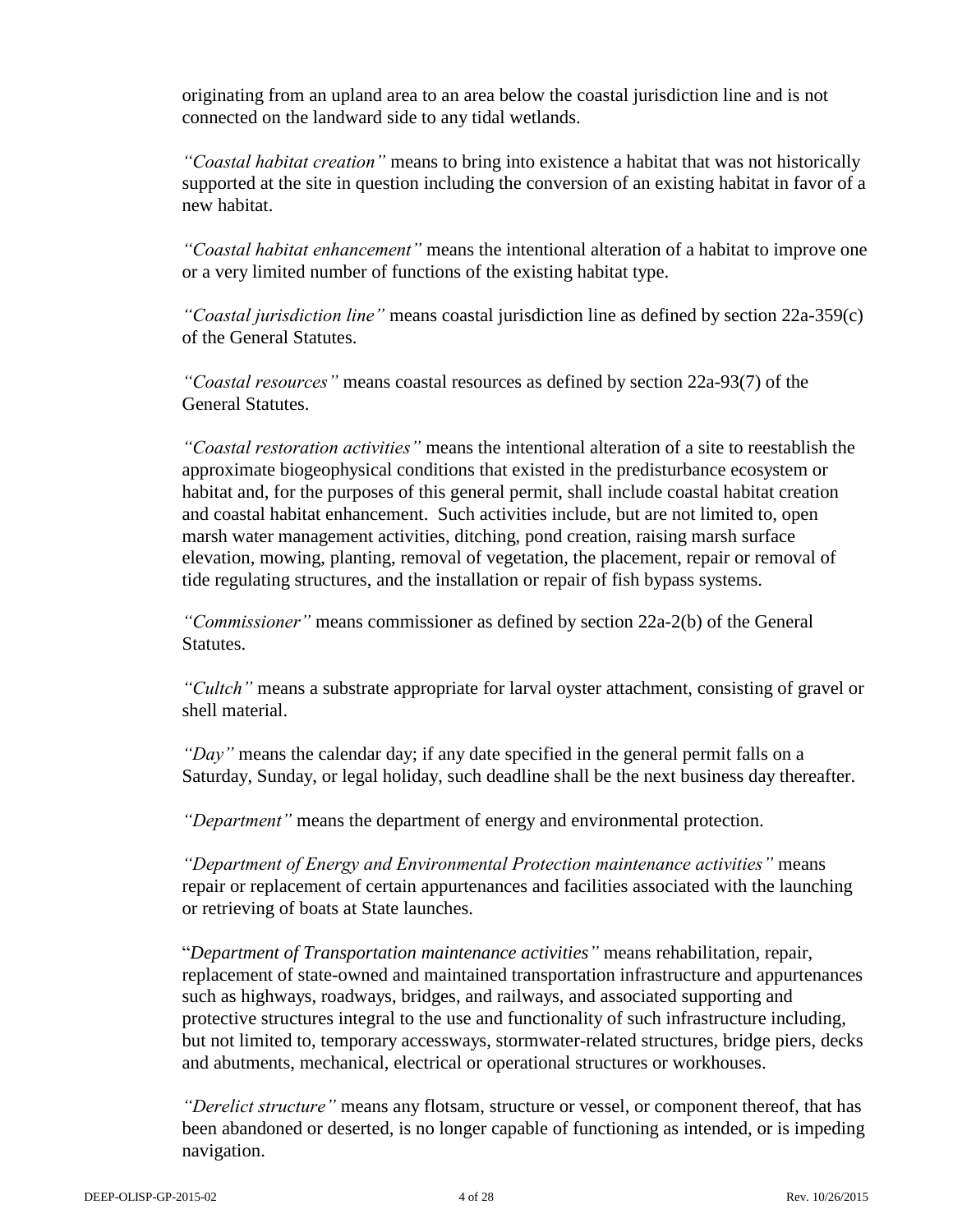*"Dock"* means an elevated or floating structure comprised of an open fixed pile-supported pier, gangway, or float, or any part or combination thereof, including all associated previously authorized boating-related appurtenances or features including but not limited to piles or pile clusters, boatlifts, utilities, or wave-attenuating devices.

*"Individual permit"* means a permit or certificate of permission issued to a named permittee under section 22a-361, section 22a-363b, or 22a-32 of the General Statutes.

*"Existing inhabited structure"* means a house, dwelling, or abode which was in use prior to the effective date of this general permit.

*"FEMA"* means the Federal Emergency Management Agency.

*"FEMA standards"* means municipal flood hazard or floodplain ordinances or regulations, approved by FEMA to allow participation of the municipality in the National Flood Insurance Program under the provisions of 44 CFR parts 59 and 60.

*"Intertidal flats"* means intertidal flats as defined by section 22a-93(7)(D) of the General Statutes.

*"Harbormaster"* means a harbormaster or deputy harbormaster appointed pursuant to section 15-1 of the General Statutes.

*"Licensed shellfish operator"* means a person licensed by the commissioner of agriculture to take, harvest, cultivate, produce oysters or other shellfish pursuant to Chapter 491 of the General Statutes.

*"Marina boundary"* means an area within which reconfiguration activities may occur and which has been established by the commissioner by connecting with straight lines the terminating point of existing authorized in-water boating-access structures including fixed or floating docks, gangways and piles, but excluding dredge footprints, vessels, mooring buoys, navigational markers and property lines.

*"Marina reconfiguration"* means the placement, replacement, removal or relocation of moorings, fixed or floating docks, piles, ladders, gangways, or finger piers and ancillary structures within an established marina boundary for boating access or support or for seasonal storage of such structures subject to the conditions of this general permit.

*"Mean high water"* means the average of all high water heights observed over the National Tidal Datum Epoch.

*"Mean low water"* means the average of all low water heights observed over the National Tidal Datum Epoch.

*"Mooring boundary"* means an area within which reconfiguration activities may occur and which is established by the commissioner by connecting with straight lines the perimeter of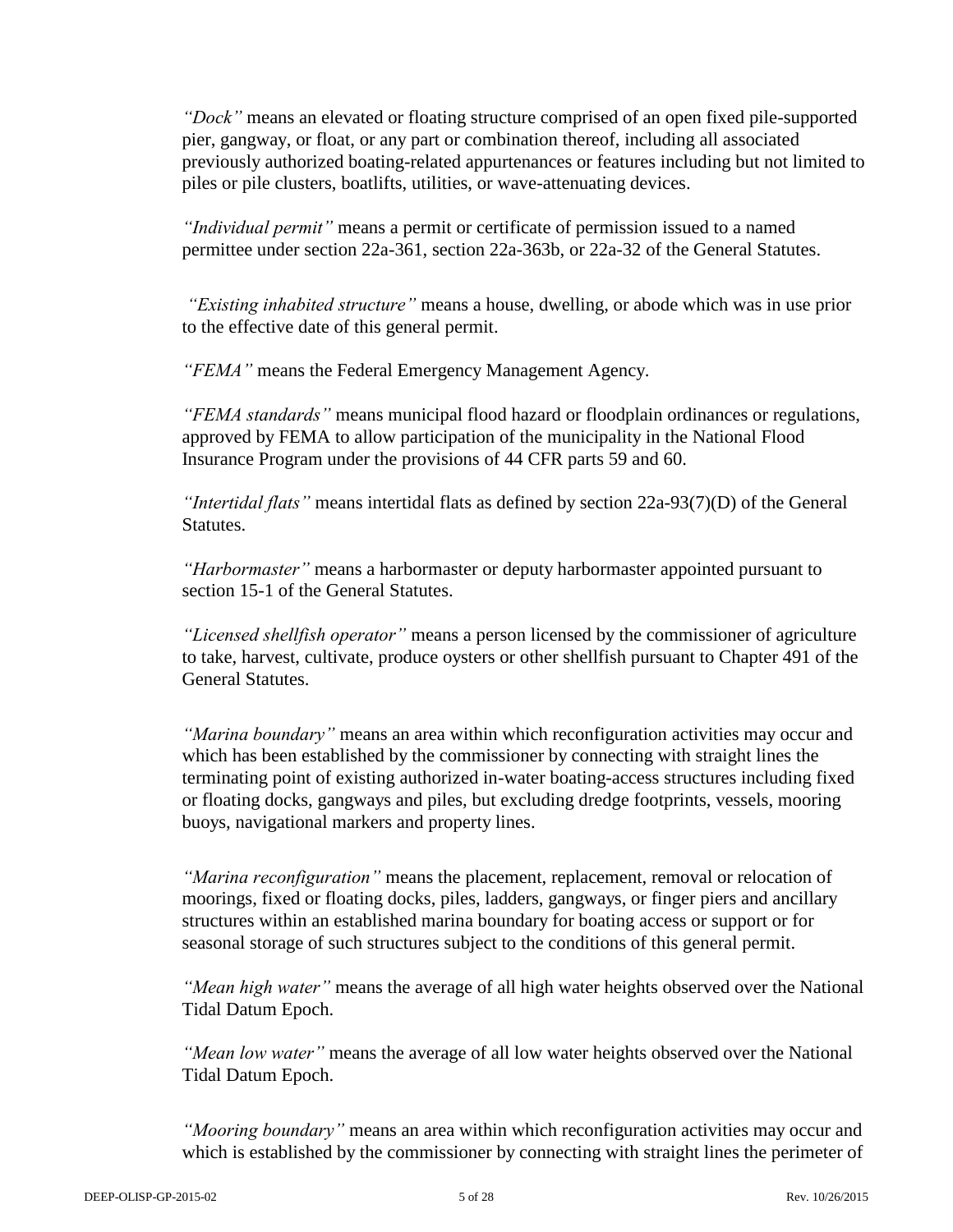existing in-water mooring buoys, but excluding dredge footprints, vessels, mooring swing radii, navigational markers, and property lines.

*"Mooring reconfiguration"* means the placement, replacement, removal or relocation moorings, within an established mooring boundary for boating access or support, exclusive of fixed and floating docks.

*"Municipality"* means a city, town or borough of the state.

*"Non-commercial"* means a structure which is (1) not rented and no other charge by the permittee is made for its use or maintenance; and (2) is not operated, maintained, or used by any for-profit entity.

*"Order"* means any consent order, removal order, cease and desist order, or any other enforcement action taken by the commissioner under authority of sections 22a-6, 22a-7, 22a-108, 22a-178, 22a-181, 22a-225, 22a-428, 22a-430, 22a-431, 22a-432, 22a-433, or 22a-449 of the General Statutes, or under any authority available by law or any enforcement action taken by the U.S. Army Corps of Engineers ("Corps") or the U.S. Environmental Protection Agency ("EPA"); or any order entered by a state or federal court of competent jurisdiction pursuant to an enforcement action taken by the commissioner, the Corps, or EPA.

*"Permittee"* means any person or municipality to which the commissioner has issued an approval of registration under this general permit.

*"Person"* means person as defined by section 22a-2(c) of the General Statutes.

*"Prior authorization"* means a permit, certificate of permission, or approval of general permit registration issued by the State of Connecticut under section 22a-32, 22a-361, 22a-361(d), or 22a-363b of the General Statutes which was issued before the date of submission of a registration under this general permit.

*"Registrant"* means a person who or municipality which files a registration pursuant to Section 4 of this general permit.

*"Registration"* means a registration form filed with the commissioner pursuant to Section 4 of this general permit.

*"Remedial activity"* means any dredging, construction, placement of fill, obstruction or encroachment or work incidental thereto, or any other work the purpose of which is to restore a site or habitat to its natural condition, to correct a violation of law, to remove an unauthorized structure, fill, obstruction or encroachment, or to conduct remediation as defined by section 22a-133k-1 of the Regulations of Connecticut State Agencies.

*"Removal of derelict structure"* means the physical removal of derelict structures using hand-held tools or mechanical equipment.

*"Repointing"* means filling by hand, using hand-held equipment, cracks or weak spots in a seawall with mortar or small stones without increasing the waterward encroachment of the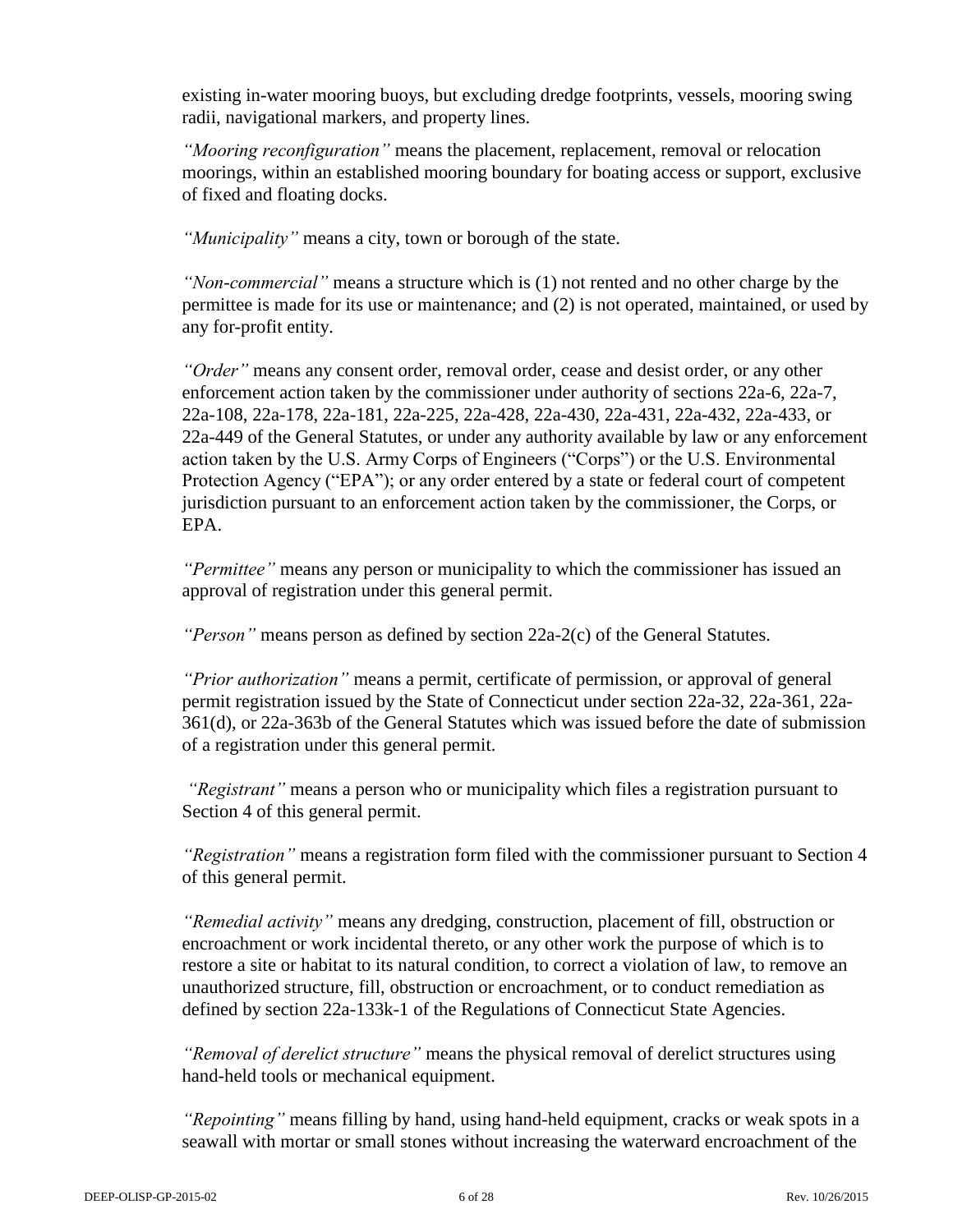#### seawall.

*"Seawall"* means any dry stone or concrete structure, including bulkheads, retaining walls and riprap revetments, the purpose or effect of which is to prevent upland materials from slumping or otherwise entering the area waterward of the coastal jurisdiction line. The term does not include steel, timber, or plastic sheet pile, railroad ties or concrete blocks.

*"Site"* means geographically contiguous land or water on which an authorized activity takes place or on which an activity for which authorization is sought under this general permit is proposed to take place. Non-contiguous land or water owned by the same person and connected by a right-of-way which such person controls and to which the public does not have access shall be deemed the same site.

*"Skim coating"* means, a layer of coating, applied by hand using hand-held equipment, to the face of a seawall not exceeding one inch in thickness.

*"Temporary access of construction vehicles or equipment"* means operation of construction vehicles or heavy equipment, including active equipment or material loading or off-loading via barge, within areas below the coastal jurisdiction line for the purposes of accessing, supporting, or conducting work above the coastal jurisdiction line and otherwise unregulated pursuant to section 22a-361 of the General Statutes.

*"Tidal wetlands"* means wetland as defined by section 22a-29(2) of the General Statutes.

*"Watercourse"* means watercourse as defined by section 22a-38 of the General Statutes.

## **Section 3. Authorization Under This General Permit**

## *(a) Eligible Activities*

Provided the requirements of Section 3(b) of this general permit are satisfied, this general permit authorizes the following activities:

- **(1) establishment of a marina boundary and reconfiguration within such boundary, or the establishment of a mooring boundary and reconfiguration within such boundary;**
- **(2) remedial activities which have been required by an order as defined in this general permit;**
- **(3) modification of an existing inhabited structure which is located in whole or in part waterward of the coastal jurisdiction line and landward of mean high water for the purposes of conforming such structure to FEMA standards;**
- **(4) reconstruction of a legally existing structure, obstruction or encroachment which was installed pursuant to a prior authorization and which exists in a serviceable state; and (b) removal of debris and reconstruction of a legally existing structure, obstruction or encroachment which has been damaged or destroyed by a casualty loss**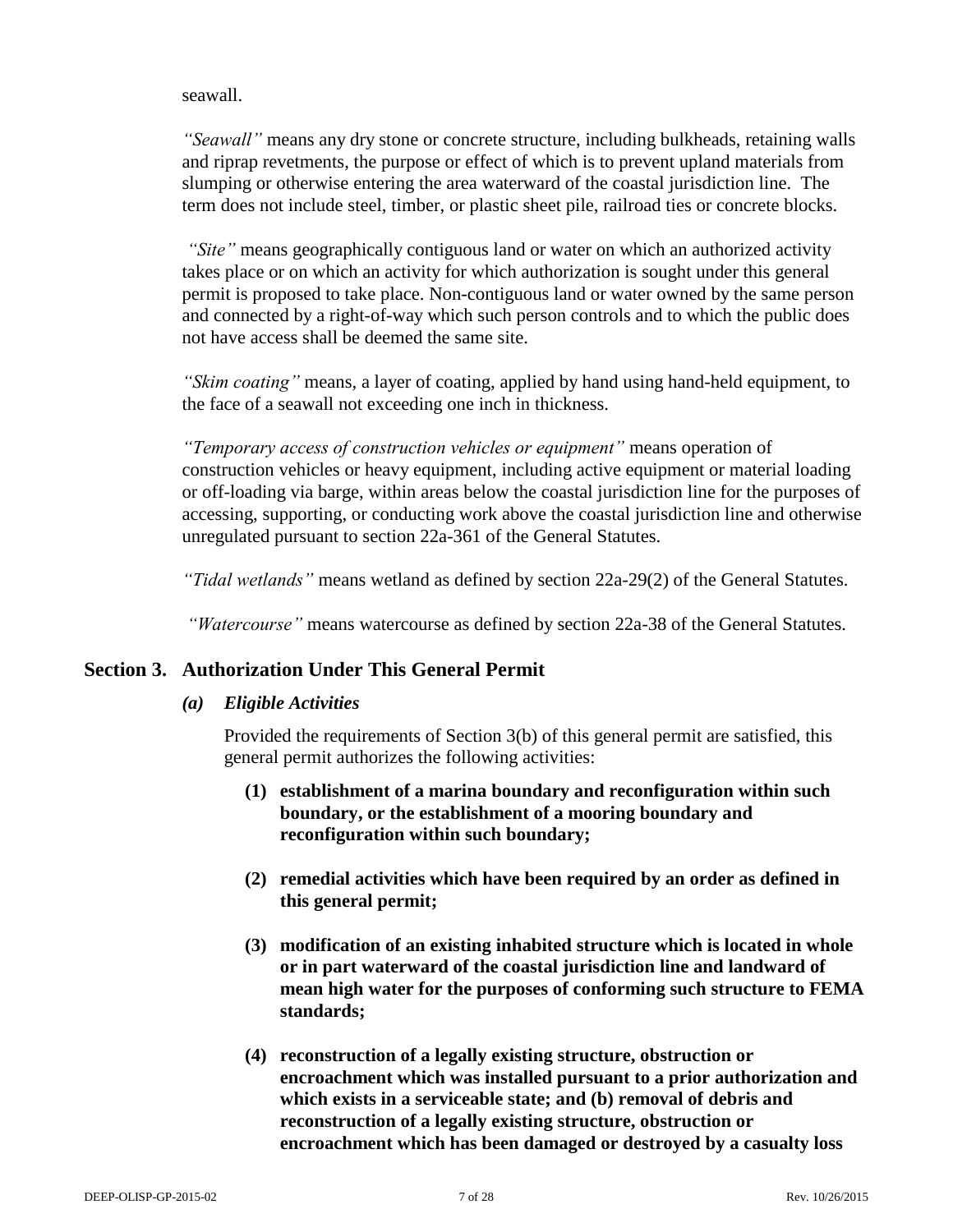**not more than one calendar year prior to the date of submission of the registration required in Section 4(a) of this general permit;** 

- **(5) maintenance activities performed on certain existing Department of Transportation infrastructure as follows:**
	- **(A) Bridge Deck Drains.** Repair, rehabilitation, replacement and cleaning of bridge deck drains, scuppers and weeps, including the removal of accumulated sediment;
	- **(B) Bridge Painting.** Preparation of steel and painting including the placement of containment devices upon bridges;
	- **(C) Bridge Mechanical, Electrical and Operational Repairs.**  Rehabilitation or replacement of appurtenances necessary for bridge safety and operation including lighting, fixtures, mechanical or electrical rooms or boxes, catenary support and wires, and signals and signal boxes;
	- **(D) Bridge Superstructure.** Rehabilitation, rinsing, repair or replacement of bridge superstructure components such as steel or timber members, plates or hardware, or bridge bearings, or the full bridge superstructure;
	- **(E) Bridge Decks.** Repair, rehabilitation or replacement of bridge decks membrane and bituminous wearing surfaces, joints, rails, ties, and fencing or other protective systems;
	- **(F) Bridge Supports.** Repair concrete superstructure or substructure elements including spalling, repointing or grouting of concrete, repairs to the joints, and application of protective coating;
	- **(G) Bridge Scour.** Manually placing grout bags within or immediately adjacent to the footprint of bridge substructure;
	- **(H) Walls and Abutments.** Repair of concrete wingwalls, endwalls or bridge abutments and pipe repair or replacement of such structures associated with such necessary wingwall, endwall or abutments;
	- **(I) Pipes and Culverts.** Removal of pipes and culverts, including the creation of open channels associated with the removal of such pipes and culverts;
	- **(J) Outlet Protection.** Repair, rehabilitation or expansion of an existing splash pad or plunge pool associated with an existing stormwater outfall or the installation of a new splash pad or plunge pool associated with the removal of a pipe of culvert;
	- **(K) Shoreline Protection.** Repair of previously protected shorelines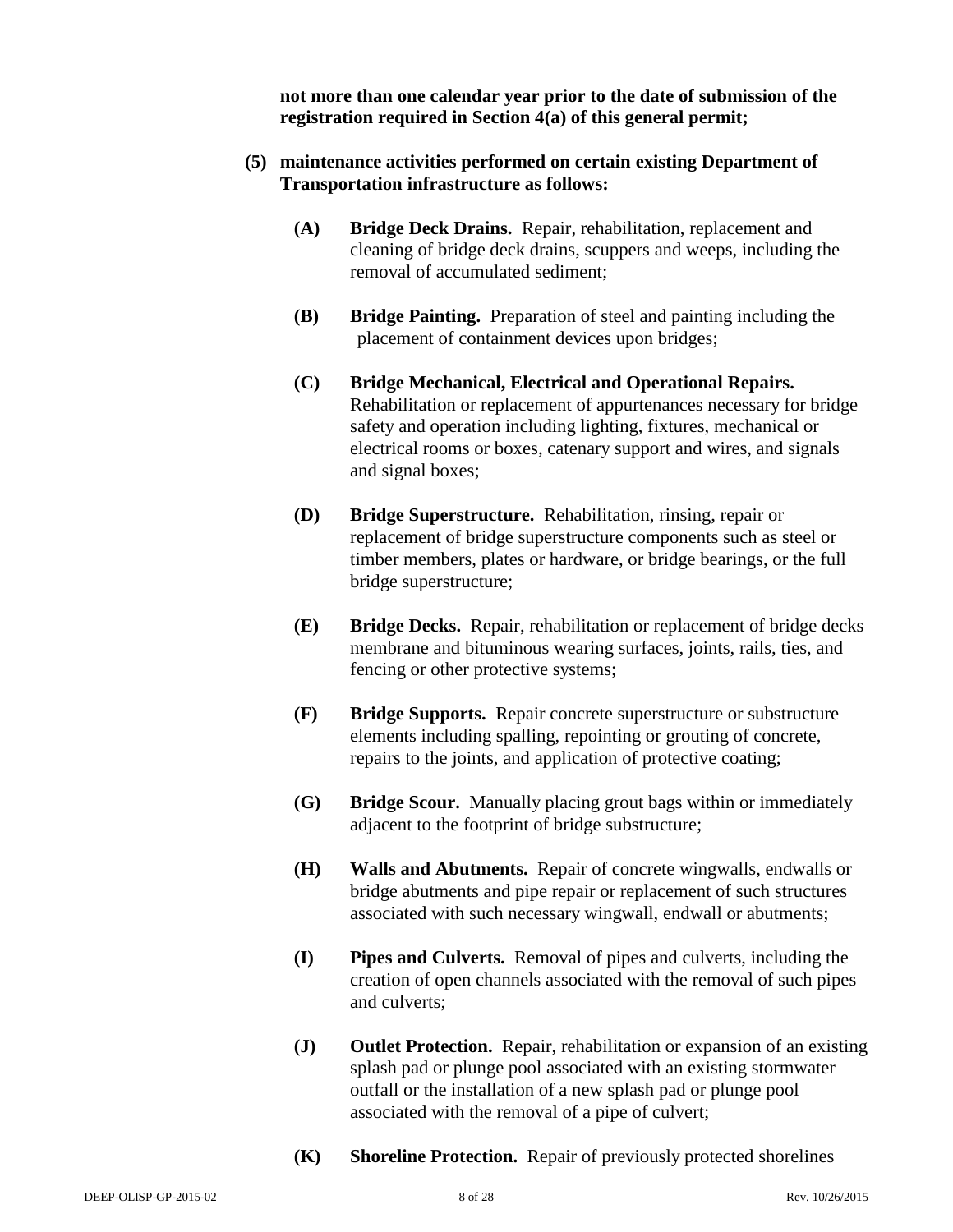including riprap and stone armoring including shaping, regrading, placement of bedding material and riprap or armor stone to the preexisting contours, and repair of seawalls to pre-existing conditions including repointing, patching, resetting stones, and applying a skim coat to the face of the seawall;

- **(L) Access.** Installation and use of low-impact temporary access structures including scaffolding, low ground pressure equipment, elevated trestle, scaffolding, ladders, and construction mats; and
- **(M) Rail Infrastructure**. Repair, rehabilitation or replacement of ballast, ties, rails, catenary towers and wires, signal cable tray, signal conduits, signal box and foundation, and electrical substations.
- **(6) beach grading or beach raking conducted in the area between mean low water and the coastal jurisdiction line;**
- **(7) removal of derelict structures;**
- **(8) placement of cultch;**
- **(9) minor repair to seawalls including patching concrete, repointing mortar between stones, resetting fallen stones and applying a skim coat to the face of the seawall;**
- **(10) catch basin cleaning;**
- **(11) repair or replacement of a backflow prevention structure on a closed water discharge system;**
- **(12) coastal restoration activities including coastal habitat creation and coastal habitat enhancement;**
- **(13) temporary access of construction vehicles or equipment; and**
- **(14) maintenance activities performed on certain existing Department of Energy & Environmental Protection boat launch infrastructure as follows:**
	- **(A) repair, replacement or repositioning of concrete planks, concrete panels, or interlocking blocks;**
	- **(B) repair or replacement of bituminous concrete;**
	- **(C) replacement or removal of gravel, stone or riprap material; and**
	- **(D) repair of trench drains, drainage systems, or erosion protection.**

Any discharge of water, substance or material into the waters of the state other than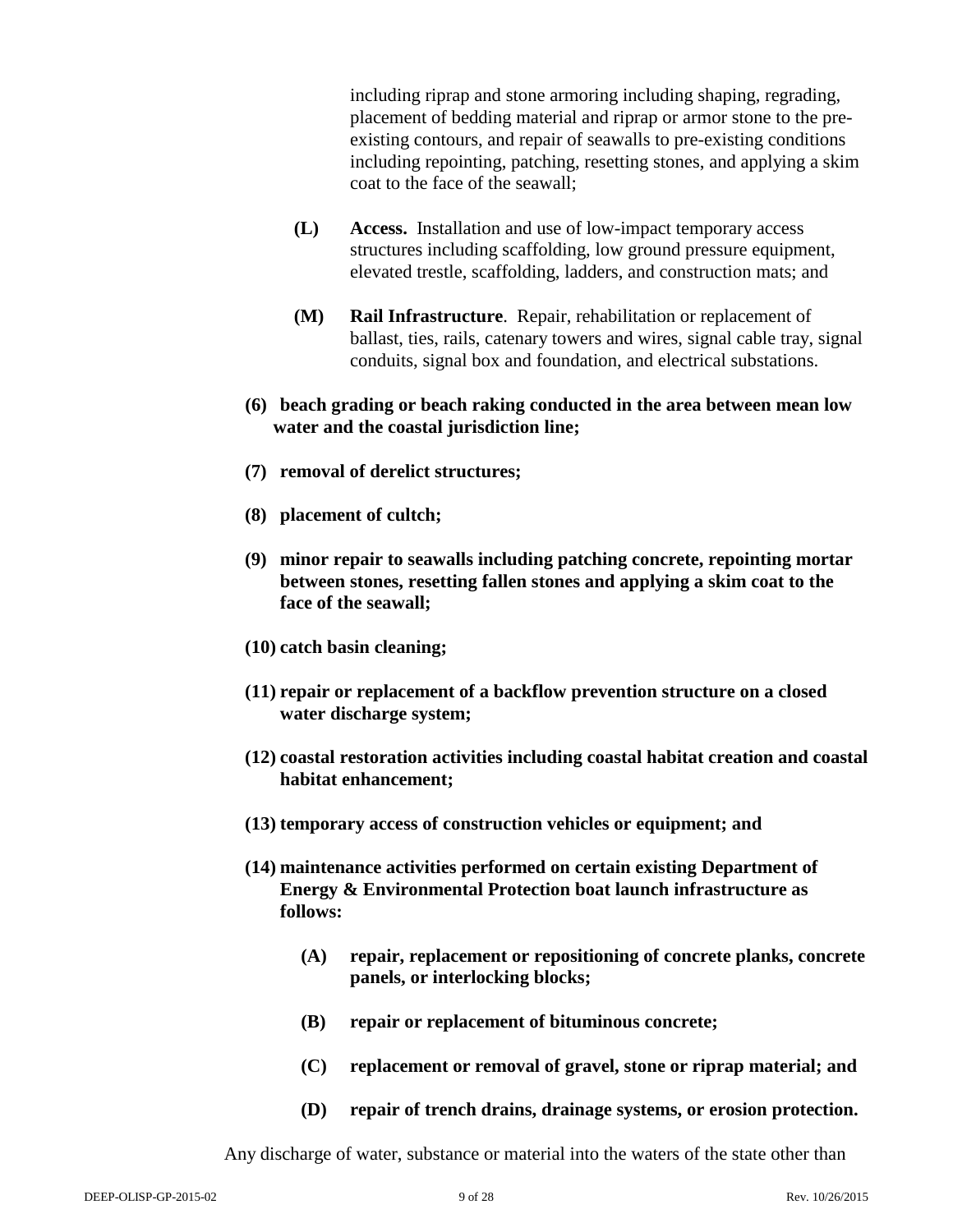the one specified in this section is not authorized by this general permit, and any person who or municipality which initiates, creates, originates or maintains such a discharge must apply for and obtain authorization under section 22a-430 of the General Statutes prior to the occurrence of such discharge.

#### *(b) Requirements for Authorization*

This general permit authorizes each of the activities listed in Section  $3(a)$  of this general permit provided:

(1) Registration

A completed registration with respect to the activities identified in Section  $3(a)(1)$ ,  $3(a)(2)$ , or  $3(a)(3)$  of this general permit has been filed with the commissioner and the commissioner has issued an approval of registration with respect to such activity.

#### Or

A completed registration with respect to the activities identified in Section 3(a)(4) of this general permit has been filed with the commissioner.

#### Or

No registration is required with respect to activities identified in Section 3(a)(5) through Section  $3(a)(14)$  of this general permit.

(2) Coastal Area Management

Such activity is consistent with all-applicable goals and policies in section 22a-92 of the General Statutes, and will not cause adverse impacts to coastal resources as defined in section 22a-93 of the General Statutes.

(3) Endangered and Threatened Species

Such activity does not threaten the continued existence of any species listed pursuant to section 26-306 of the General Statutes and will not result in the destruction of adverse modification of habitat designated as essential to such species.

(4) Aquifer Protection

Such activity, if it is located within an aquifer protection area as mapped under section 22a-354b of the General Statutes, complies with regulations adopted pursuant to section 22a-354i of the General Statutes.

(5) Conservation and Preservation Restrictions

Such activity, if located on or may affect property subject to a conservation or preservation restriction, complies with section 47-42d of the Connecticut General Statutes, by providing the following to the commissioner: proof of written notice to the holder of such restriction of the proposed activity's registration pursuant to this general permit or a letter from the holder of such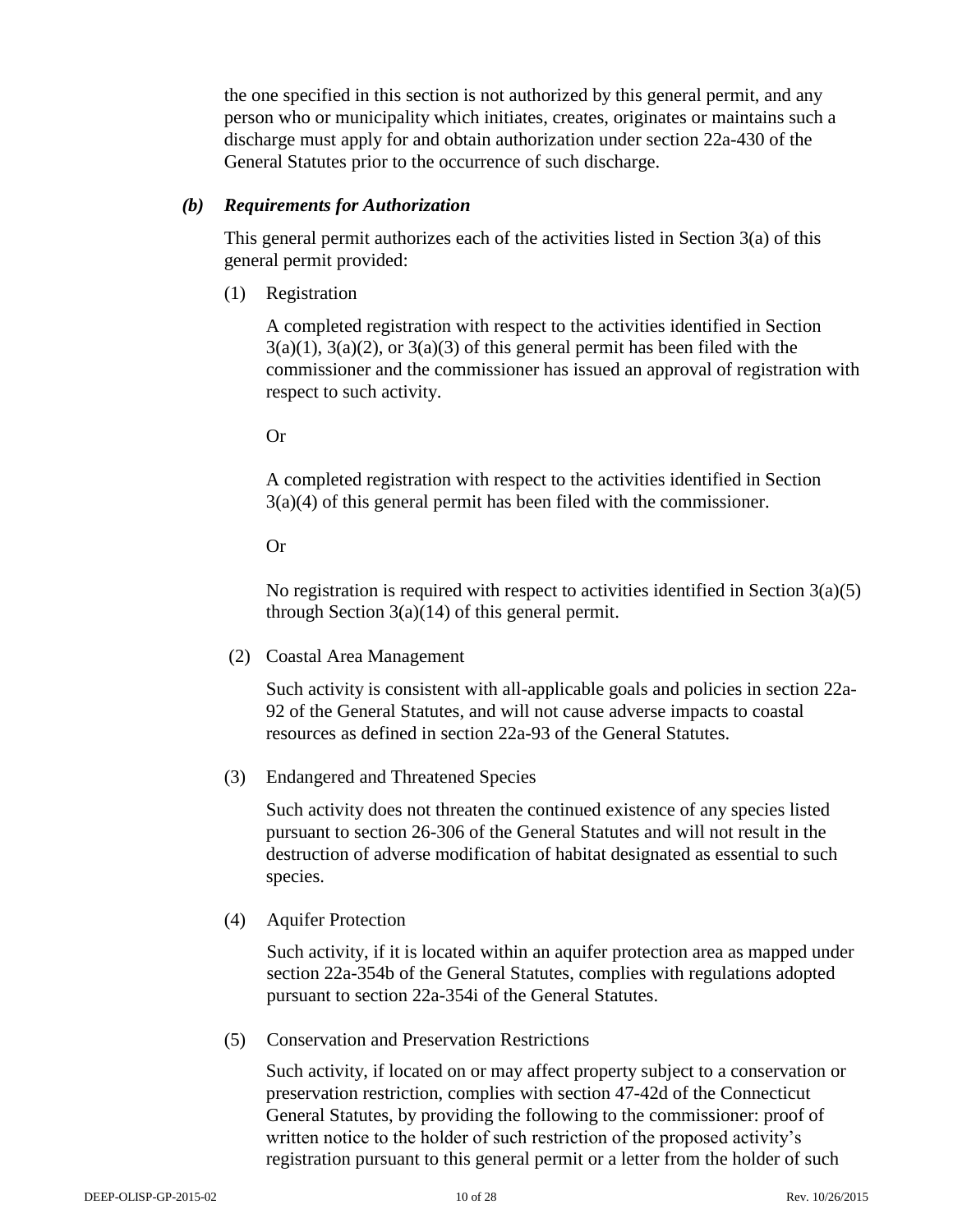restriction verifying that the proposed activity is in compliance with the terms of the restriction.

(6) Flood Management

Such activity shall be consistent with all applicable standards and criteria established in sections 25-68d(b) of the General Statutes and sections 25-68h-1 through 25-68h-3, inclusive, of the Regulations of Connecticut State Agencies.

#### *(c) Geographic Area*

This general permit applies throughout the tidal, coastal and navigable waters of the State of Connecticut and, where not explicitly disallowed, in tidal wetlands.

## *(d) Effective Date and Expiration Date of this General Permit*

This general permit is effective on the date it is issued by the commissioner and expires twenty (20) years from such date of issuance.

## *(e) Effective Date of Authorization*

Any activity identified in section  $3(a)(1)$ ,  $3(a)(2)$  and  $3(a)(3)$  of this general permit is authorized by this general permit on the date the commissioner issues a written approval of registration with respect to such activities.

Any activity identified in Section 3(a)(4) of this general permit is authorized on the date the commissioner receives a completed registration with respect to such activity which meets the requirements of Section 4 of this general permit.

Any activity identified in Sections  $3(a)(5)$  through  $3(a)(14)$  of this general permit is authorized by this general permit effective on the date this general permit becomes effective, or on the date the activity is initiated, whichever is later.

## *(f) Transition to and from an Individual Permit*

No person shall operate or conduct an activity authorized by both an individual permit and this general permit. The requirements for transitioning authorization are as follows:

- (1) *Transition from an Individual Permit to Authorization under this General Permit*. If an activity meets the requirements of authorization of this general permit and such operation or activity is presently authorized by an individual permit, the permittee may seek a modification to the permit to exclude such operation or activity from the individual permit or if the operation or activity is the sole operation or activity authorized by such permit, the permittee shall surrender its permit in writing to the commissioner. In either event, such permittee's individual permit shall continue to apply and remain in effect until authorization of such operation or activity under this general permit takes effect.
- (2) *Transition from Authorization under this General Permit to an Individual Permit* If an activity or operation is authorized under this general permit and the commissioner subsequently issues an individual permit for the same activity,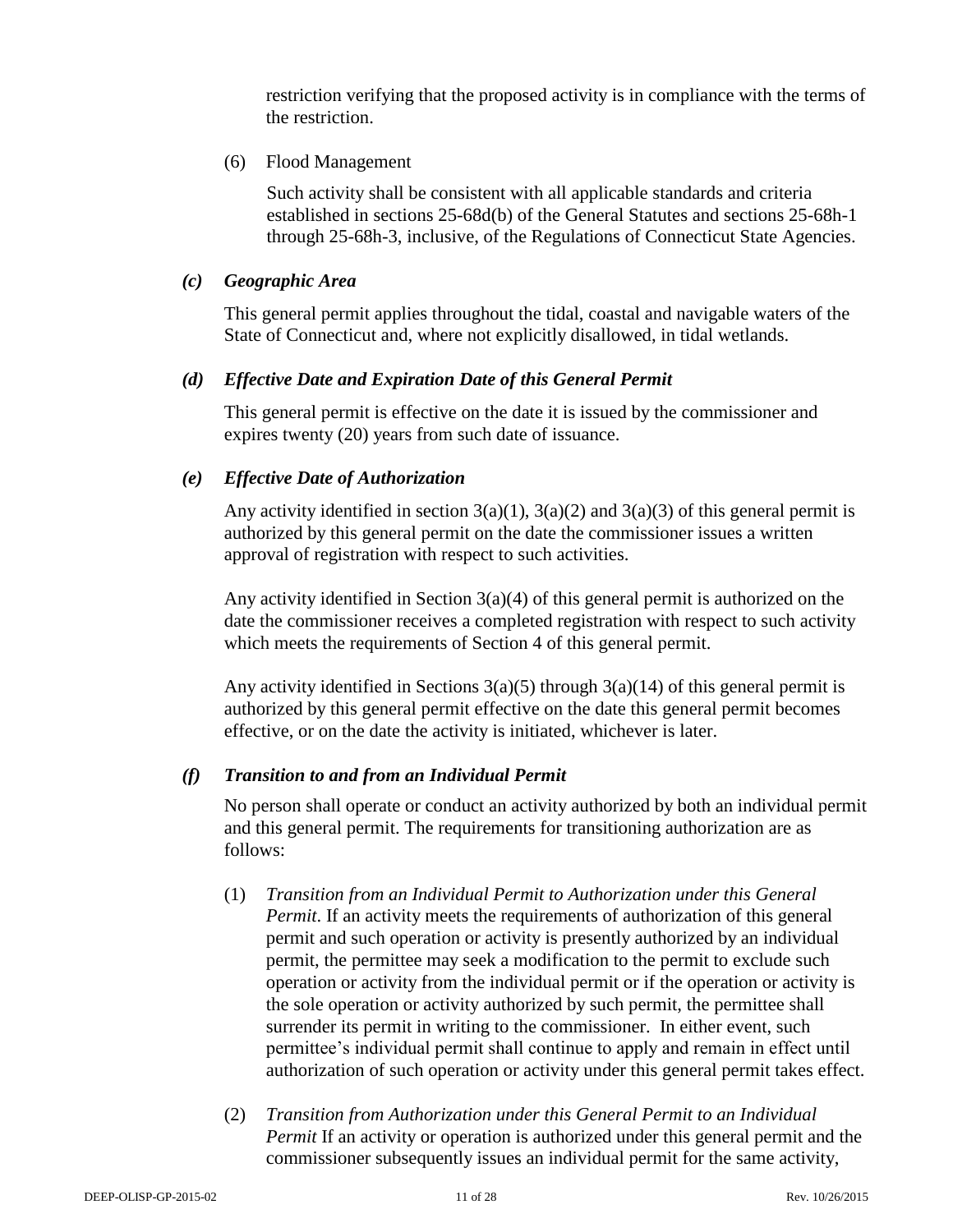then on the date any such individual permit is issued by the commissioner, the authorization issued under this general permit shall automatically expire.

## **Section 4. Registration Requirements**

#### *(a) Who Must File a Registration*

Any person or municipality seeking under the authority of this general permit to conduct work set forth in Section  $3(a)(1)$  through  $3(a)(4)$  of this general permit, shall file with the commissioner:

- (1) A registration form which meets the requirements of Section 4 of this general permit; and
- (2) The applicable fee.

## *(b) Scope of Registration*

A registrant shall register each activity for which the registrant seeks authorization under this general permit on a separate registration form.

#### *(c) Contents of Registration*

- (1) Fees
	- (A) Fee Schedule
		- i. For work pursuant to Sections  $3(a)(1)$  and  $3(a)(2)$  of this general permit, the registration fee of \$700.00 shall be submitted with a registration form.
		- ii. For work pursuant to Section  $3(a)(3)$  of this general permit, the registration fee of \$100.00 shall be submitted with the registration form.
		- iii. For work pursuant to Section  $3(a)(4)$  of this general permit, above, the registration fee of \$300.00 shall be submitted with the registration form.
		- iv. The registration shall not be deemed complete and no activity shall be authorized by this general permit unless the registration fee has been paid in full.
		- v. The registration fee shall be paid by check or money order payable to the **Department of Energy and Environmental Protection**.
	- (B) The registration fee is non-refundable.
- (2) Registration Form

A registration shall be filed on forms prescribed and provided by the commissioner.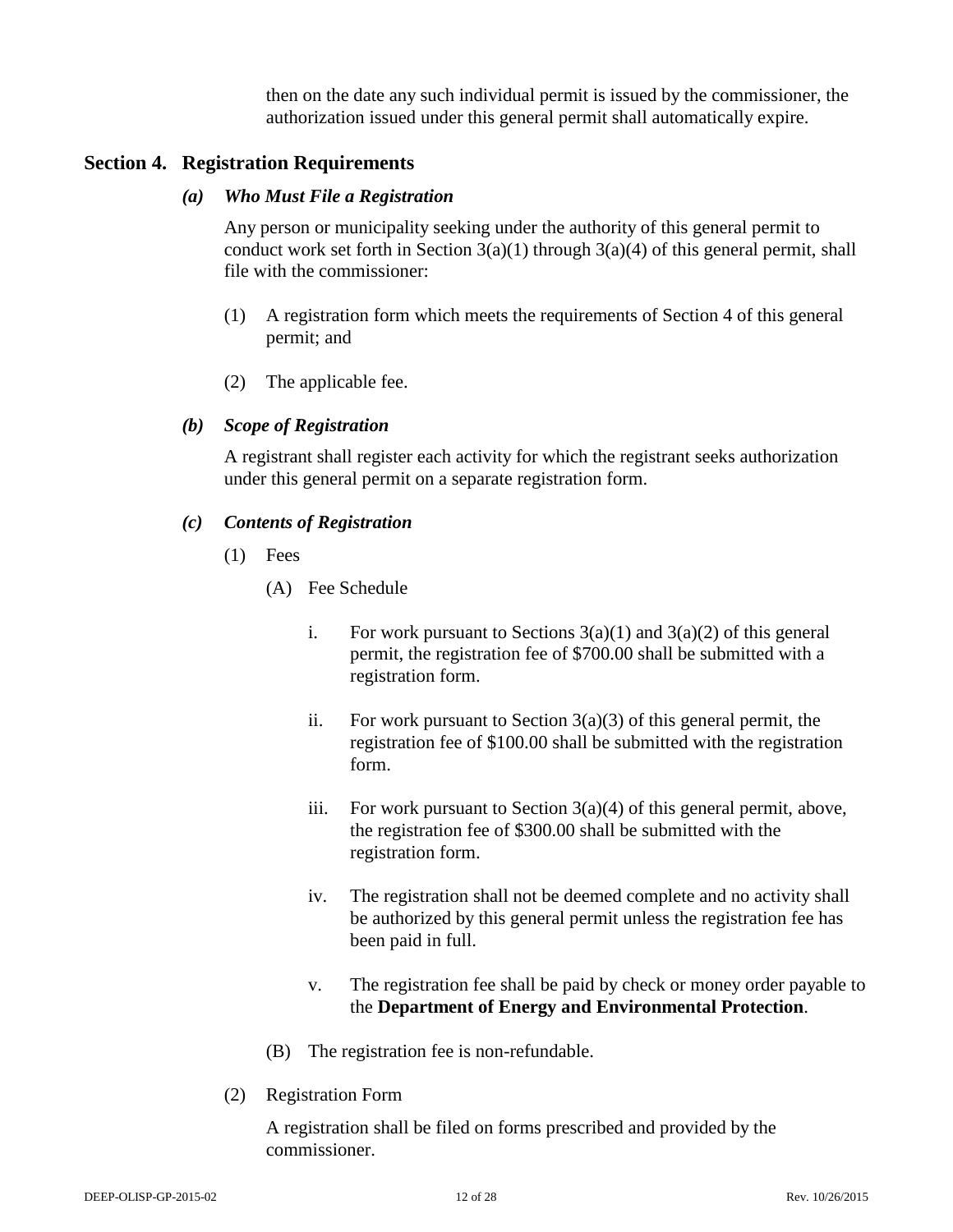#### *(d) Where to File a Registration and Other Related Documents*

A registration shall be filed with the commissioner at the following address:

CENTRAL PERMIT PROCESSING UNIT DEPARTMENT OF ENERGY AND ENVIRONMENTAL PROTECTION 79 ELM STREET HARTFORD, CT 06106-5127

#### *(e) Notification of Harbor Management Commission*

Where applicable, a copy of the registration shall be submitted to the harbor management commission in the town where the work is proposed at the time the registration is filed with the commissioner.

#### *(f) Additional Information*

The commissioner may require a registrant to submit additional information, which the commissioner reasonably deems necessary to evaluate the consistency of the subject activity with the requirements for authorization under this general permit.

## *(g) Action by Commissioner*

- (1) The commissioner may reject without prejudice a registration if it is determined that it does not satisfy the requirements of Section 4(c) of this general permit or more than thirty (30) days have elapsed since the commissioner requested that the registrant submit additional information or the required fee and the registrant has not submitted such information or fee. Any registration refiled after such a rejection shall be accompanied by the fee specified in Section  $4(c)(1)$  of this general permit.
- (2) The commissioner may disapprove a registration if it is found that the subject activity is inconsistent with the requirements for authorization under Section 3 of this general permit, or for any other reason provided by law.
- (3) Disapproval of a registration under this subsection shall constitute notice to the registrant that the subject activity may not lawfully be conducted or maintained without the issuance of an individual permit.
- (4) The commissioner may approve a registration with reasonable conditions. If the commissioner approves a registration with conditions, the permittee shall be bound by such conditions as if they were a part of this general permit.
- (5) Rejection, disapproval, or approval of a registration shall be in writing.

## **Section 5. Conditions of This General Permit**

The permittee shall at all times continue to meet the requirements for authorization set forth in Section 3 of this general permit. In addition, a permittee shall assure that activities authorized by this general permit are conducted in accordance with the following conditions: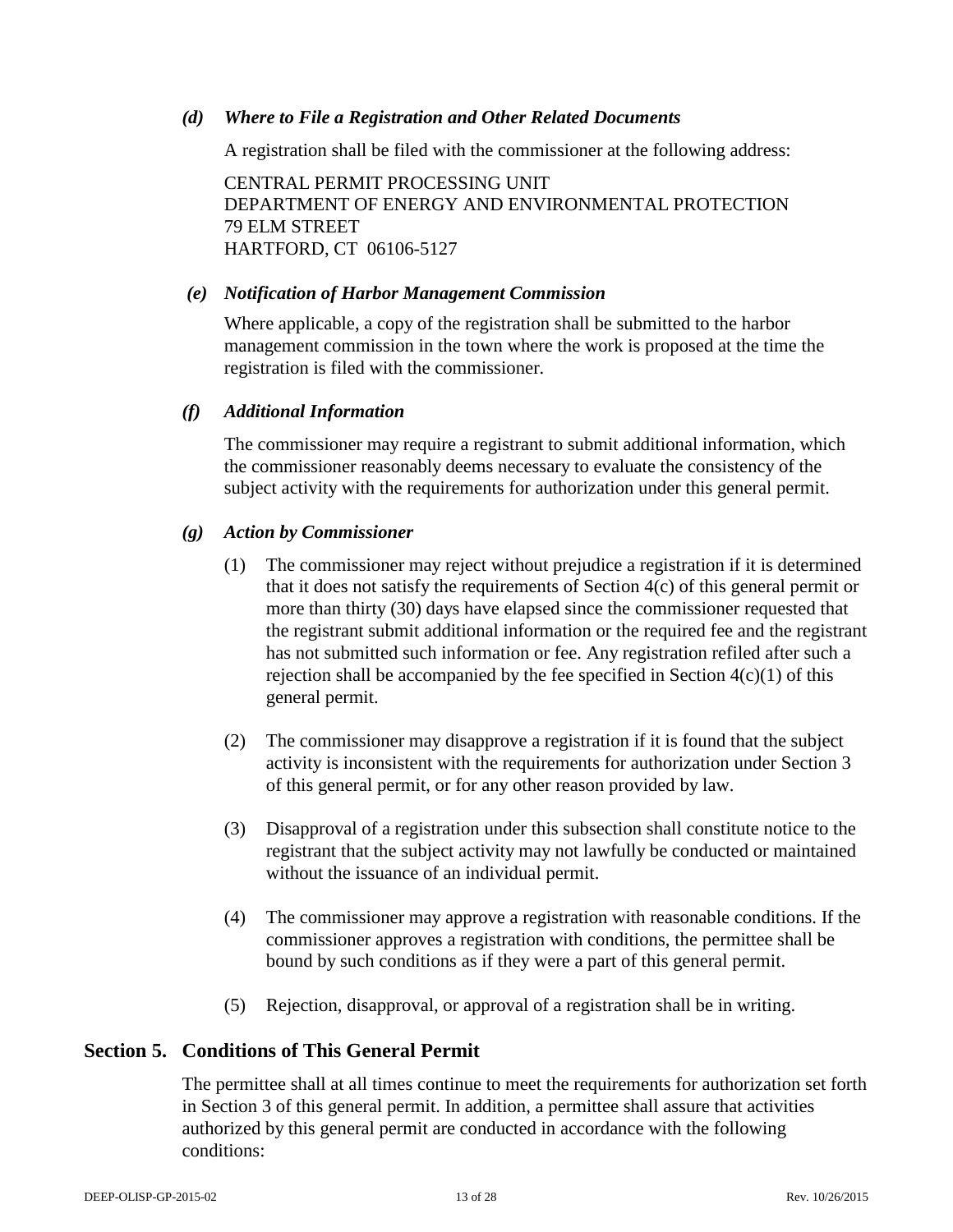## *(a) Special Conditions for MARINA AND MOORING FIELD RECONFIGURATION authorized in Section 3(a)(1) of this general permit.*

- (1) Registrant for such reconfiguration is a yacht club or marina whose slips are entirely open for public use by membership or rental.
- (2) Such activities are not located on or over tidal wetlands or intertidal flats.
- (3) Such activities do not increase the number of berthing or mooring slips at the facility by more than 5% in any calendar year.
- (4) Such activities and any vessels berthed or moored to such reconfigured structures or moorings shall not interfere with the access to any riparian or littoral property and shall be placed and maintained within any established marina or mooring field boundary.
- (5) Prior to any such reconfiguration, the registrant must demonstrate that all regulated in-water structures are authorized by the State and are in compliance with such authorizations, as applicable.
- (6) Such activities shall include only structures used for boating access or support. Such activities shall not include structures such as offices, residences, restaurants, concessions, gazebos, viewing platforms, workshops, patios, or storage facilities, or other walled or roofed structure such as attendant shed, marina office, or other building.
- (7) Such activities shall not include the construction, installation, relocation, or modification of any wave-attenuating structures.
- (8) Such activities shall not include the construction or installation of any docks wider than the widest docks of the similar function previously authorized nor shall it include the installation of any gangways wider than the widest gangways previously authorized.
- (9) Such activities shall not include dredging, the placement of fill, or the installation of other structures not specifically authorized herein, including but not limited to seawalls, riprap, bulkheads, and travel lifts.
- (10) The placement of fixed piers or floating docks within any mooring boundary is prohibited under this general permit.
- (11) Any fixed piers or floating docks, in a marina boundary, shall be constructed in a manner that does not unreasonably restrict access to or along lands and waters waterward of mean high water.
- (12) Any fixed piers or floating docks, in a marina boundary, shall be designed to allow most wave and water current energy to pass through or under such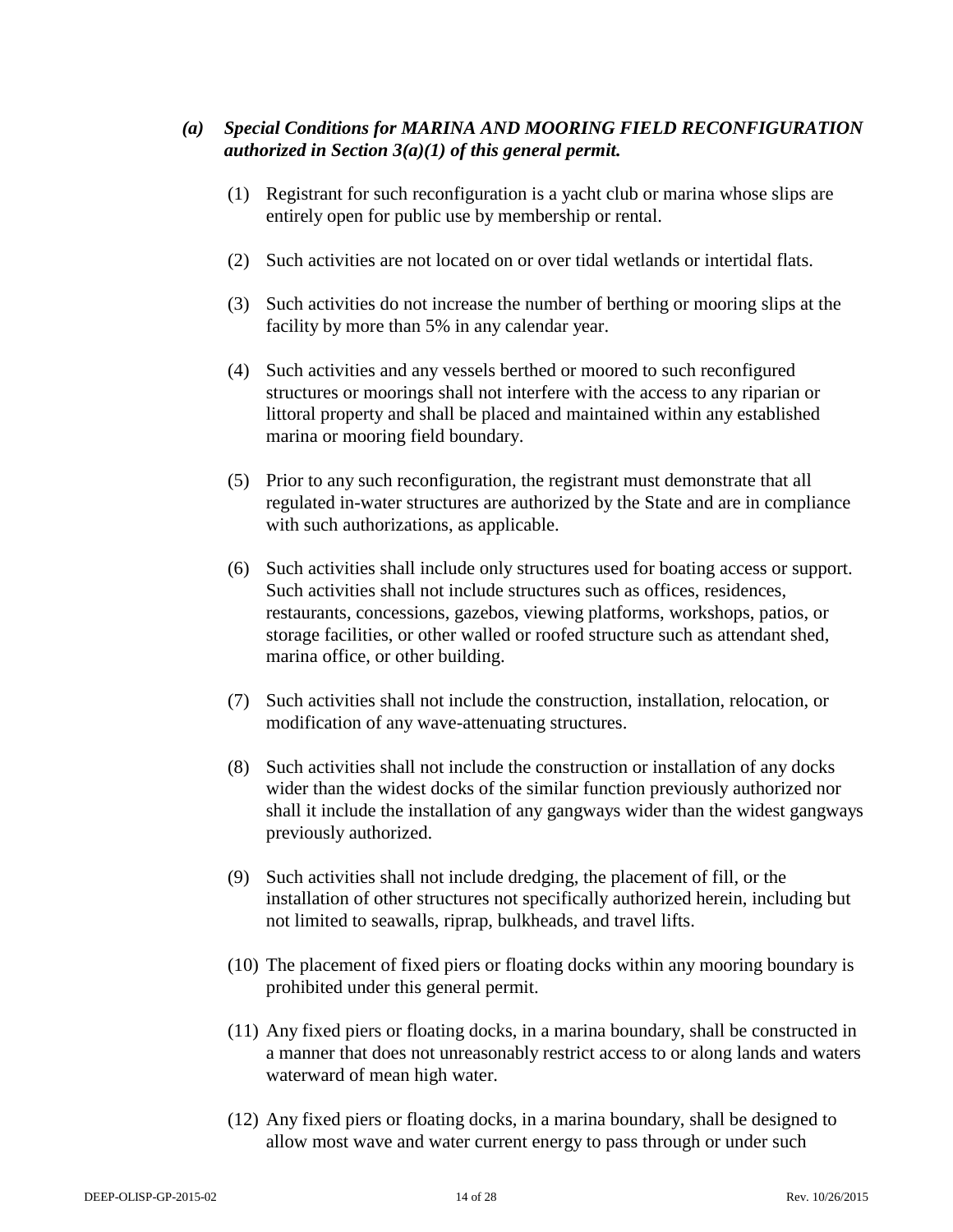structure.

- (13) Any fixed pier, in a marina boundary, shall utilize the minimum number of pilings necessary, consistent with safety and resource protection considerations, and where feasible shall utilize large spans on fewer pilings rather than smaller spans on more pilings.
- (14) The permittee shall notify the commissioner of the commencement of any work authorized by the approval of registration no later than three days before commencing such work and shall notify the commissioner in writing of the completion of such work no later than seven days after such completion.

## *(b) Special Conditions for REMEDIAL ACTIVITIES authorized in Section 3(a)(2) of this general permit.*

- (1) Such remedial activity has been required under an order as defined in Section 2 of this general permit requiring the permittee to conduct such remedial activity.
- (2) The permittee shall notify the commissioner of the commencement of any work authorized by the approval of registration no later than three days before commencing such work and shall notify the commissioner in writing of the completion of such work no later than seven days after such completion.

## *(c) Special Conditions for RESIDENTIAL FLOOD HAZARD MITIGATION authorized in Section 3(a)(3) of this general permit.*

- (1) Prior to the commencement of work, the registrant shall obtain all other legally required authorizations applicable to such activity, including without limitation a building permit issued pursuant to section 8-3 of the General Statutes, a coastal site plan approval pursuant to sections 22a-105, 22a-106, or 22a-109 of the General Statutes, or a variance issued pursuant to section 8-6 of the General Statutes.
- (2) The sole purpose and effect of such activity is to conform an existing inhabited structure with applicable FEMA standards. Such activity may include, without limitation, elevating the subject structure and installing break-away walls, or other activities consistent with residential floodproofing standards.
- (3) No activity authorized herein shall result in the conversion of a dwelling from seasonal to year-round use, or in any other expansion or alteration of use of the subject structure.
- (4) Such activity shall not be construed as authorizing the construction or maintenance of any shoreline flood and erosion control structure as defined by section 22a-109(c) of the General Statutes.
- (5) Such activity does not create any further waterward encroachment of any structure, or the expansion of the subject structure's floor area, living space, or the addition of appurtenances such as decks or porches.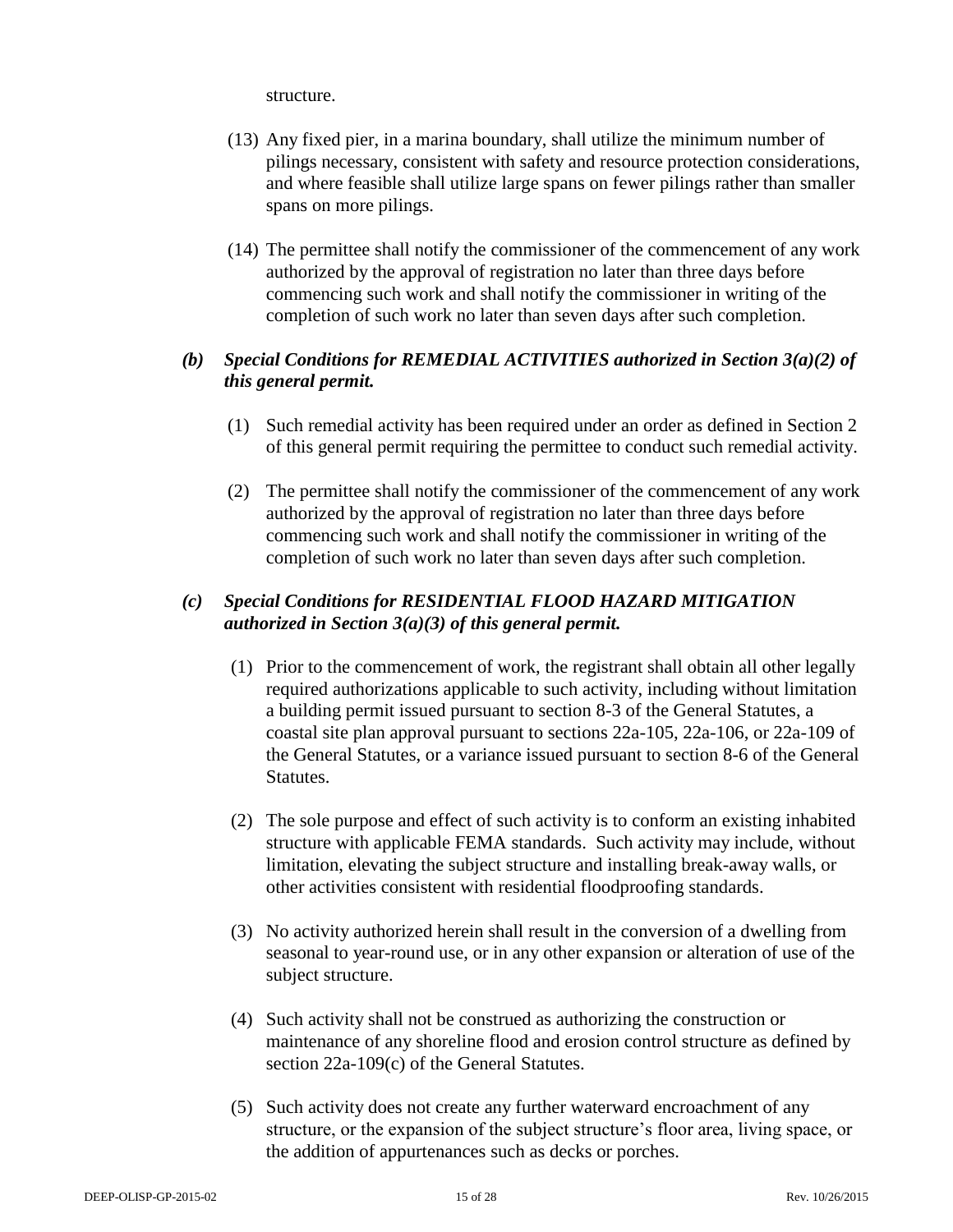- (6) Such activity is not located waterward of mean high water or on or over tidal wetlands.
- (7) The registrant shall comply with the standards and requirements set forth in section 25-68b through 25-68h of the General Statutes, as applicable.

## *(d) Special Conditions for RECONSTRUCTION authorized in Section 3(a)(4) of this general permit.*

- (1) Such reconstruction is limited to the reconstruction of a structure, obstruction or encroachment which has been the subject of a prior authorization. This authorization explicitly does not apply to "grandfathered" or previously unauthorized structures that exist without the benefit of a prior authorization.
- (2) Unless otherwise authorized in writing by the commissioner, such reconstruction activity shall be in-kind and in-place conforming to the siting, layout, design, materials and structural components as set forth in the prior authorization. The permittee shall not deviate from said authorization without prior written approval of the Commissioner.
- (3) Such reconstruction shall be conducted in accordance with the requirements for authorization set forth herein and in accordance with any applicable terms and conditions set forth in the prior authorization.
- (4) Prior to any reconstruction activity, the permittee shall obtain site plans signed and sealed by a professional engineer or land surveyor licensed in the State of Connecticut showing both the pre-construction site conditions and structures and the proposed site conditions and structures.
- (5) The contractor(s) shall, whenever work is being performed, maintain a copy of the plans referenced above on the work site and make such plans available for inspection.
- (6) Prior to any reconstruction activity, the permittee shall take site photographs documenting the pre-construction conditions.
- (7) Such reconstruction does not apply to any dredging, regrading, fill or any other activities which restore or modify grades, depths, slopes, contours, tidal elevations or property boundaries.
- (8) Such reconstruction does not apply to any groins or jetties.
- (9) Such reconstruction does not apply to oversheeting of bulkheads.
- (10) Any reconstruction activity of flood and erosion control structures is prohibited in areas of tidal wetlands.
- (11) Any reconstruction activity of flood and erosion control structures which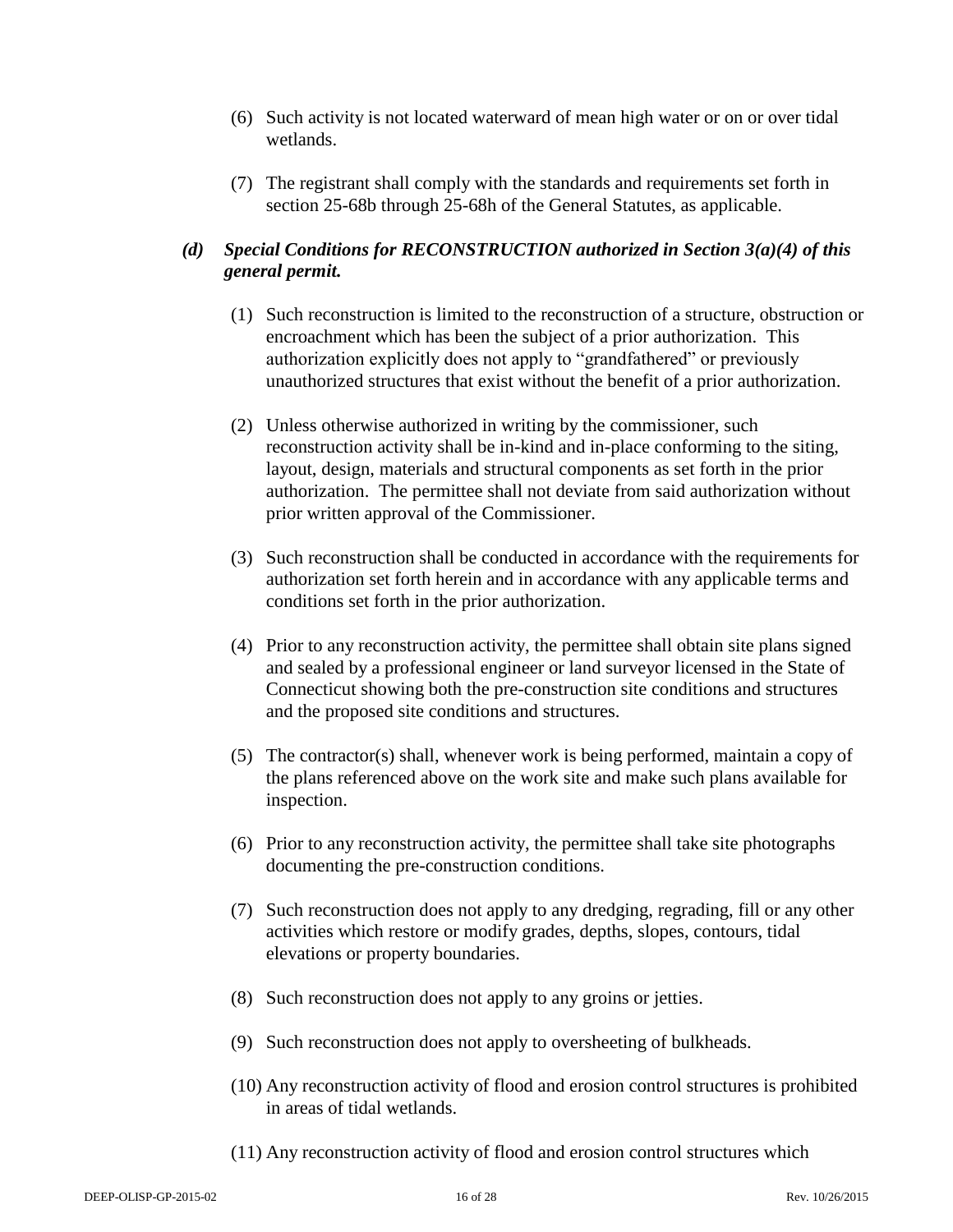increases the top elevation is prohibited.

- (12) Any reconstruction activity of docks that occur in areas of tidal wetlands shall be conducted such the lowest horizontal member of such fixed pier is no lower than five (5) feet off the surface of any underlying wetland areas, except if the previous authorization indicates such horizontal member is required to be constructed at a greater elevation.
- (13) Any reconstruction activity which proposes minor modifications or engineering improvements to flood and erosion control structures, without modifying the footprint of such structure, may be allowable provided that the permittee provides a narrative of such changes and a copy of the pre-construction and proposed site conditions plans with the registration filed pursuant to Section 4 of this general permit. Such modifications or improvements may include but are not limited to weep holes, footings, tie-backs, or returns. Approval for such modifications will be made at the sole discretion of the Commissioner and the permittee will be notified in writing of such decision.
- (14) Not later than five days prior to the commencement of work authorized herein, the permittee shall notify the commissioner of the commencement of work unless otherwise authorized by the commissioner.
- (15) Not later than 90 days after completion of any work authorized herein, the permittee shall prepare a Compliance Certification, a copy of which is attached to the registration form as Appendix A. Such Compliance Certification shall be completed by a professional engineer or land surveyor licensed in the State of Connecticut and shall be signed and sealed by such professional.
- (16) Not later than 120 days after completion of any work authorized herein, the permittee shall submit: (1) the Compliance Certification; (2) a copy of the preconstruction and post-construction plans; and (3) a copy of the pre-construction site photographs.
- (17) Such reconstruction shall be conducted only upon property owned by the permittee or the registrant shall submit written permission from the rightful property owner approving such activity with the registration filed pursuant to Section 4 of this general permit.

## *(e) Special Conditions for DEPARTMENT OF TRANSPORTATION MAINTENANCE authorized in Section 3(a)(5) of this general permit.*

- (1) In conducting any Department of Transportation Maintenance activities, the permittee shall follow any applicable Best Management Practices, design manuals and materials specifications published, used or adopted by the Connecticut Department of Transportation.
- (2) In conducting the work authorized herein, the permittee shall not cause permanent impacts to tidal wetlands associated with the installation of temporary or permanent structures, staging, or storage.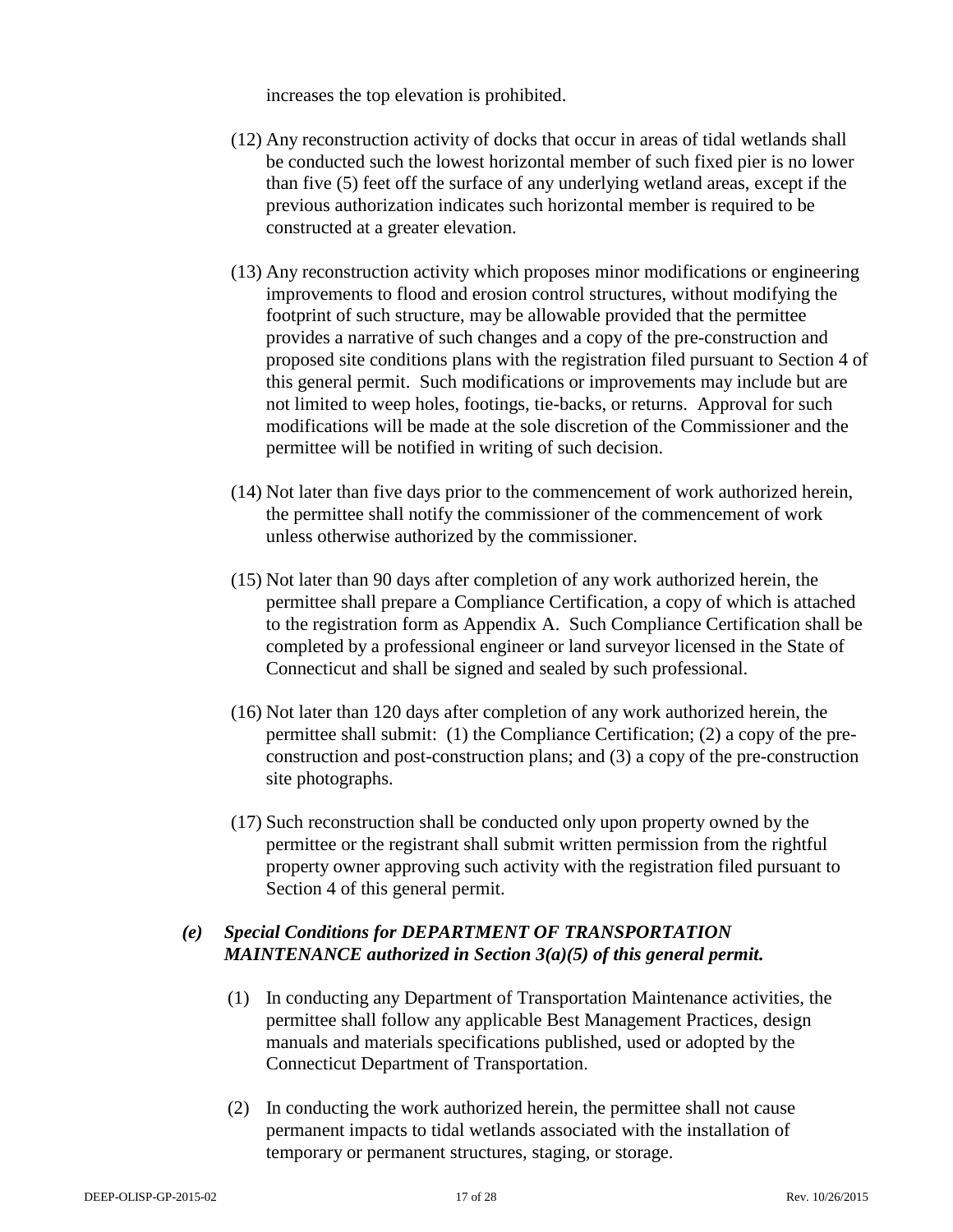- (3) In conducting any bridge painting, preparation or cleaning activities authorized herein, the permittee shall install and utilize proper containment that prevents discharges into coastal waters or wetlands. The permittee shall ensure the containment system is in optimal operating condition until the work authorized herein is completed.
- (4) Any debris associated with any activity authorized herein, including sediment or debris from drains, scuppers or weeps; residue from scraping, sandblasting, abrading or painting, shall be collected and disposed of at an approved upland site applicable for such debris.
- (5) This authorization specifically does not allow for the increase of additional stormwater flows from the structures authorized herein.
- (6) The permittee shall stage any barges employed to complete the work authorized herein such that no more than 50% of the channel beneath any bridge is impeded at any time.
- (7) Any debris containment systems employed by the permittee shall be designed so as to prevent impacts to navigation. Prior to commencement of work, the permittee shall obtain Advance Approval by the U.S. Coast Guard, when applicable.
- (8) The full superstructure replacement authorized herein shall not include the replacement of existing bridge piers or foundations or construction of new bridge piers or foundations, nor shall it include any expansion of the width of any superstructure that could increase the volume of stormwater associated with such work.
- (9) Unless otherwise authorized in writing by the commissioner, the permittee, prior to the commencement of any bridge scour repair, shall install turbidity curtains or other appropriate containment extending from the water surface to the substrate around the work area. Such curtains shall be maintained in optimal operating condition until project completion at which time the erosion and sediment controls shall be removed to an upland location.
- (10) Prior to the installation of any grout bags, the permittee shall consult with Department of Energy & Environmental Protection Inland Fisheries Division regarding necessary project modifications or restrictions to protect fisheries resources. Any such modifications or restrictions become binding.
- (11) The permittee shall install any grout bags by hand. Such grout bags shall be located within the footprint of the existing footing and shall not extend further than two feet from the face of such footing. Such grout bags shall be placed in such a manner that they do not pose any adverse impact to navigation or fish passage.
- (12) In conducting work to wingwalls, endwalls, abutments, pipes, culverts, outlet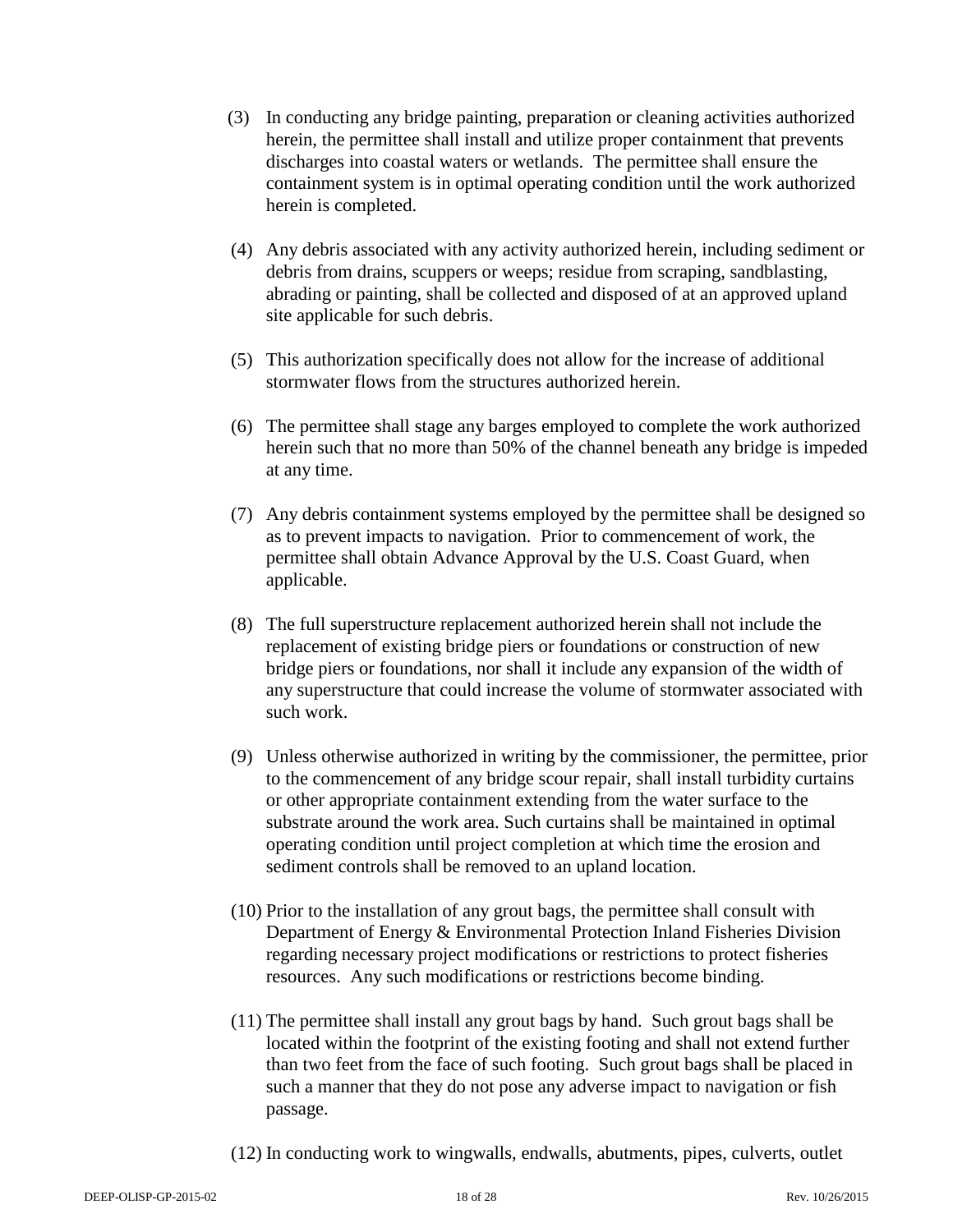protection, or other shoreline armoring the permittee shall work during periods of low flow and low tide so as minimize sedimentation and impacts to coastal resources.

- (13) In constructing any new outlet protection where a section of pipe has been removed, the permittee shall not exceed the area of the disturbance caused by the removal of the pipe.
- (14) In conducting shoreline protection projects authorized herein, riprap or armoring shall not exceed the footprint of the protection originally in-place and shall be at the same grade and slope.
- (15) Not later than 90 days subsequent to the completion of any shoreline protection project including rip rap, bedding material, or other shoreline armoring authorized herein, the permittee shall submit as-built drawings showing the project.
- (16) In conducting any riprap work, the permittee shall place such riprap to its full course thickness in one operation to produce a reasonably well-graded slope without causing displacement of the underlying bedding material.
- (17) Prior to the commencement or work authorized herein, the permittee has obtained approval from the commissioner from sections 25-68b through 25-68h, inclusive, of the General Statutes, and sections 25-68h-1 through 25-68h-3 of the Regulations of Connecticut State Agencies, inclusive, as applicable.
- (18) Where construction requires heavy equipment operation in wetlands, the equipment shall either have low ground pressure or it shall be placed on construction mats that are adequate to support the equipment in such a way as to minimize disturbance of wetland soil and vegetation. Construction mats are to be placed in the wetland from the upland or from equipment positioned on swamp mats if working within a wetland. Dragging construction mats into position is prohibited.
- (19) Not later than January 15 of any year following a year in which the Department of Transportation conducted work under this general permit, the permittee shall submit a Project Report to the commissioner. The Project Report shall specify which projects, and which components of such projects, were conducted under this general permit, and a summary of the total number of times in the reporting year that the Department of Transportation conducted work under this general permit.

## *(f) Special Conditions for BEACH GRADING and BEACH RAKING authorized in Section 3(a)(6) of this general permit.*

- (1) Unless otherwise authorized in writing by the Commissioner, all beach grading work authorized herein is prohibited between April  $1<sup>st</sup>$  and September  $15<sup>th</sup>$ , inclusive, of any year in order to protect spawning horseshoe crabs and nesting and migrating shorebirds.
- (2) Unless otherwise authorized in writing by the Commissioner, any beach raking activity which uses motorized equipment or employs implements which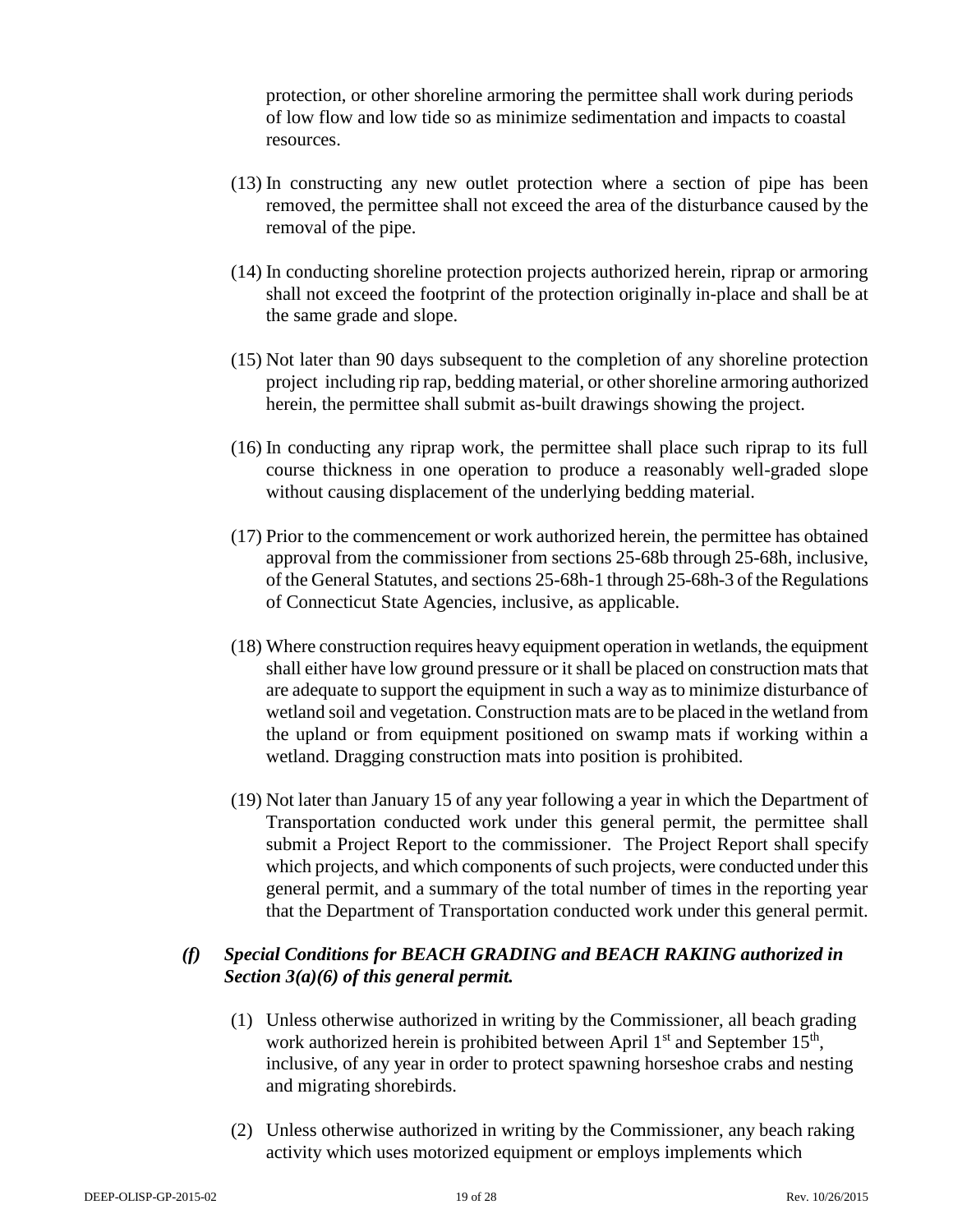penetrate more than two inches is prohibited between May  $10<sup>th</sup>$  and July  $15<sup>th</sup>$ , inclusive, of any year in order to protect spawning horseshoe crabs. Surficial beach raking by hand may be conducted at any time.

- (3) Such beach grading or beach raking activities are not conducted in areas of tidal wetlands or intertidal flats.
- (4) All structures located at or waterward of the coastal jurisdiction line on the site where such activities are proposed are authorized through an individual permit of this department and are in full compliance with such permit.
- (5) Such beach grading or beach raking activities shall not be conducted in areas waterward of mean low water.
- (6) In conducting such beach grading or beach raking activities, the permittee shall not store, stage, or operate any equipment in-water at any time.
- (7) No work authorized herein shall impede access to any riparian or littoral property.
- (8) No work authorized herein shall take place on any leased or managed shellfish bed.
- (9) Any material including macroalgae, stones, shells or other natural or unnatural debris removed during beach raking activities shall be disposed of above the coastal jurisdiction line and outside of any tidal wetlands.

## *(g) Special Conditions for DERELICT STRUCTURES authorized in Section 3(a)(7) of this general permit.*

- (1) Prior to the commencement of work authorized herein, the permittee must obtain written permission from the property owner if the permittee is not the property owner whereupon such activity is to be undertaken.
- (2) Prior to the commencement of work authorized herein, the permittee shall install either (a) siltation curtains or (b) floating turbidity booms, if necessary, around the work area. Such curtains or booms shall be maintained in optimal operating condition until the work is completed and the area has stabilized.
- (3) Such activity is prohibited between June  $1<sup>st</sup>$  and September 30<sup>th</sup>, inclusive, of any year in order to protect spawning shellfish in the area unless otherwise authorized in writing by the commissioner.
- (4) Any such activity which occurs in the intertidal zone shall only be conducted during periods of low water.
- (5) Such activity shall not disturb, displace or destroy objects determined by the State of Connecticut Historic Commission to have historical significance.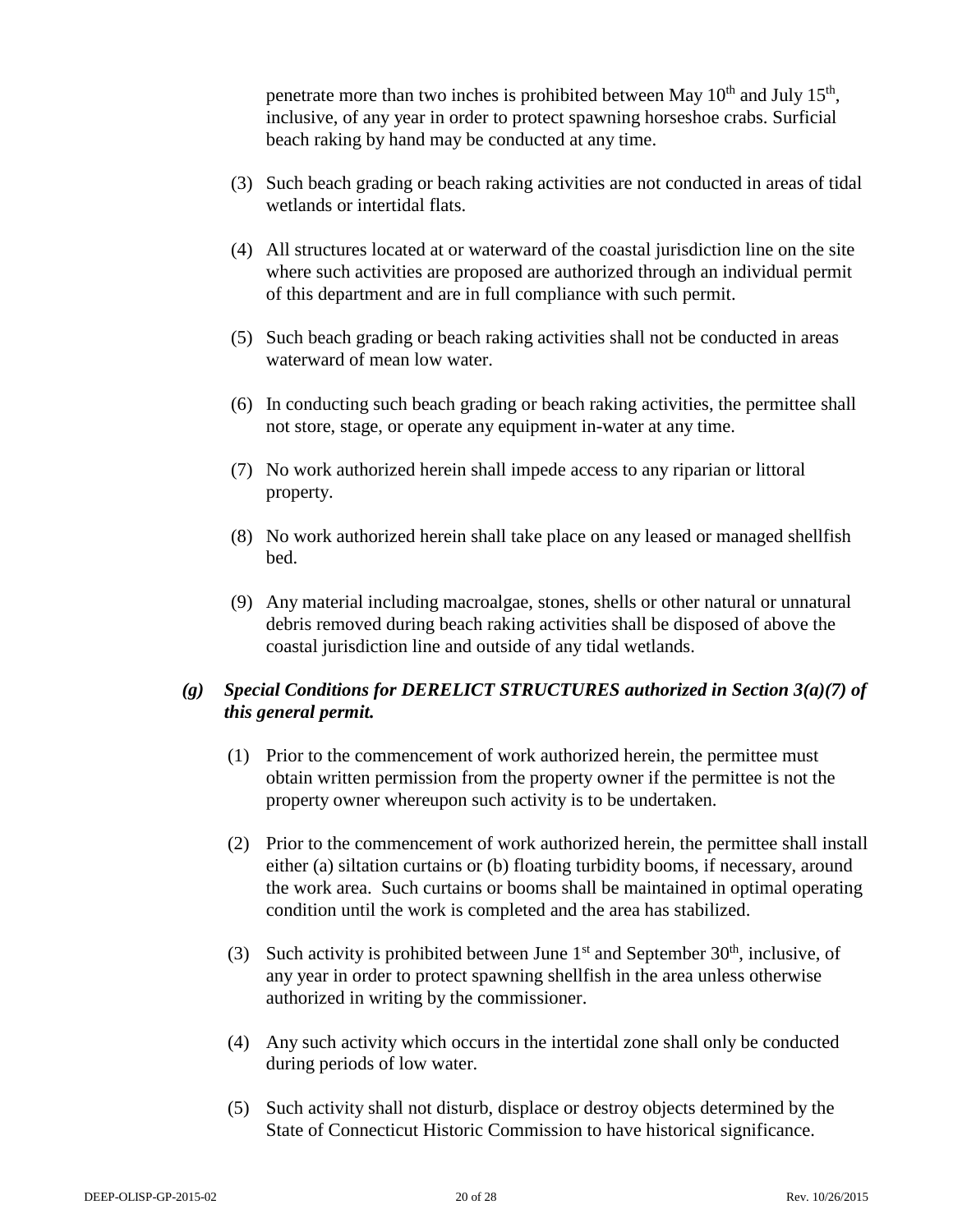## *(h) Special Conditions for PLACEMENT OF CULTCH authorized in Section 3(a)(8) of this general permit.*

- (1) Such placement of cultch shall only be conducted by a licensed shellfish operator in beds or areas designated for shellfishing under section 26-194 or section 26-242 of the General Statutes.
- (2) Such placement of cultch shall be conducted only in appropriate locations for colonization by oysters, based upon factors of salinity, water quality, water circulation patterns and substrate composition.
- (3) Such placement of cultch shall not be conducted in areas of tidal wetlands or submerged aquatic vegetation beds.
- (4) Prior to the commencement of such placement of cultch, such licensed shellfish operator obtains all required authorizations from the Department of Agriculture Bureau of Aquaculture and Laboratory and the local shellfish commission, as applicable.
- (5) Prior to the commencement of such placement of cultch, such licensed shellfish operator obtains permission in writing from the owner or lessee of such shellfish bed or area.
- (6) Such placement of cultch shall be conducted in such a manner that it does not exceed a layer of cultch on the seafloor greater than 12" in depth.
- (7) Such placement of cultch shall be conducted such that the placement does not exceed 1,500 bushels per acre of seafloor.

## *(i) Special Conditions for MINOR SEAWALL REPAIR authorized in Section 3(a)(9) of this general permit.*

- (1) Any minor seawall repair authorized herein may include patching concrete, repointing mortar between stones, resetting fallen stones, and applying a skim coating to the face of a seawall.
- (2) Any minor seawall repair authorized herein shall not include the waterward encroachment of the face of the existing wall nor shall it include a new footing waterward of the face of any existing footing.
- (3) Such seawall has been constructed in conformance with an individual permit issued by this department, or was installed prior to June 24, 1939, or installed in its entirety landward of mean high water prior to January 1, 1987, and has been continuously maintained and serviceable since such time.
- (4) No work authorized under this section shall consist of "substantial maintenance" as defined by 22a-363a of the General Statutes.
- (5) No work authorized herein shall measurably increase the height or extend any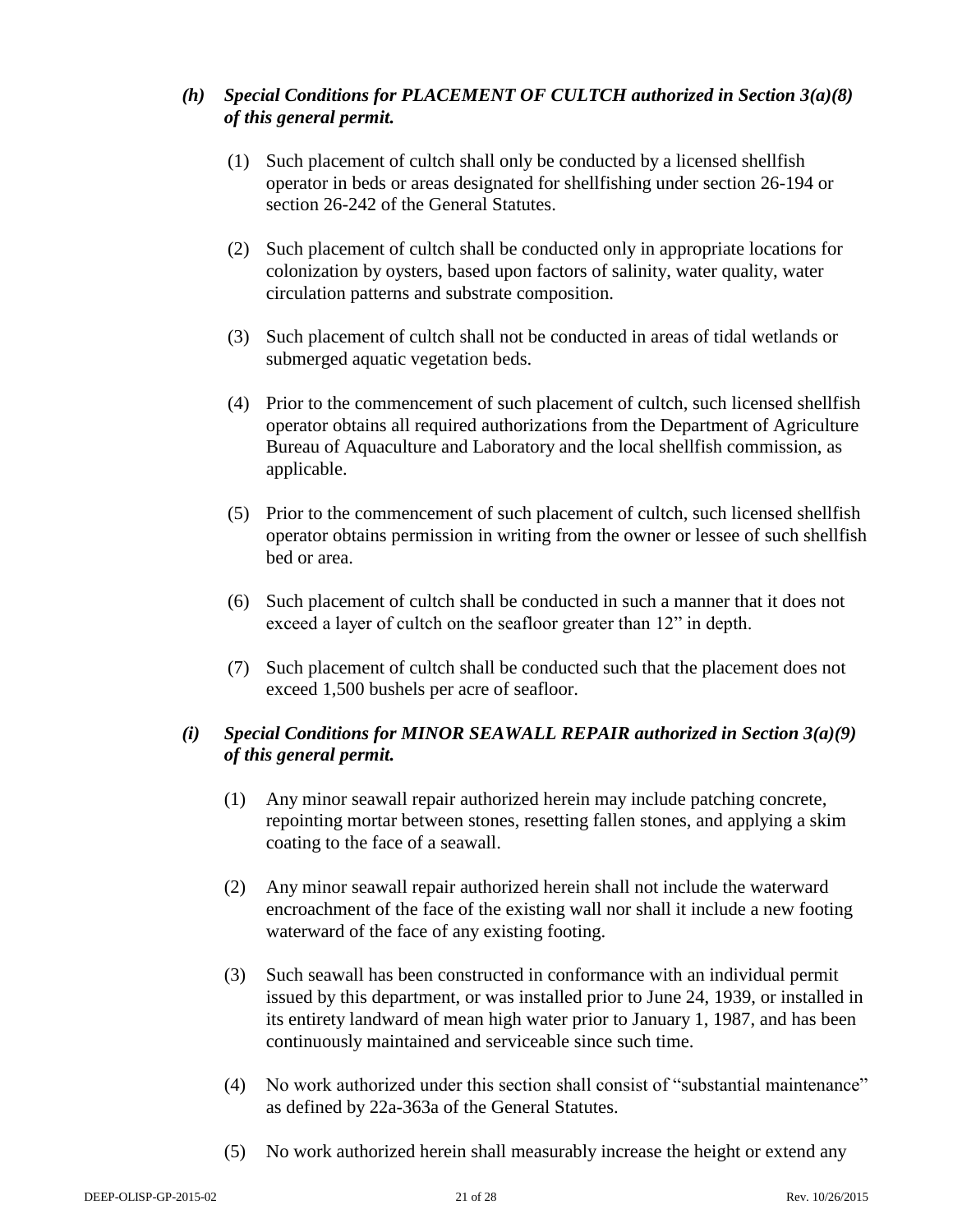lateral or waterward encroachment of the seawall.

(6) Such seawall work shall only be conducted during periods of low water and shall be conducted by hand using hand-held equipment.

## *(j) Special Conditions for CATCH BASIN CLEANING authorized in Section 3(a)(10) of this general permit.*

- (1) All waste resulting from the work authorized herein including but not limited to grit, sand, or other sediment or debris shall be removed from the area waterward of the coastal jurisdiction line and disposed of at an upland location in accordance with applicable law.
- (2) Sediment removal authorized herein shall not include removal of material located waterward of the waterward terminus of the pipe.
- (3) Activities such as flushing or power washing, or other similar activities that would create sedimentation or turbidity in the receiving waters is strictly prohibited.

## *(k) Special Conditions for BACKFLOW PREVENTION STRUCTURES authorized in Section 3(a)(11) of this general permit.*

(1) Such portion of the closed water discharge system has been constructed in conformance with an individual permit issued by this department, or was installed prior to June 24, 1939, or installed in its entirety landward of mean high water prior to January 1, 1987, and has been continuously maintained and serviceable since such time.

## *(l) Special Conditions for RESTORATION ACTIVITIES authorized in Section 3(a)(12) of this general permit.*

- (1) Any restoration activities conducted under this authorization, except those consisting of the installation or repair of a fish bypass system, must be performed by, or under the direct supervision of, the department.
- (2) Any installation or repair of a fish bypass system which includes the removal or structural or functional modification of any dam, must be performed either by (a) the department; or (2) by a person who has consulted with department staff regarding project design and implementation. Any such person must implement recommendations made by department staff and shall retain a copy of such written consultation during construction at the construction site.
- (3) Any installation or repair of a fish bypass system which includes the removal or structural or functional modification of any dam, must have prior authorization under section 22a-403 of the General Statutes, as applicable.

## *(m) Special Conditions for TEMPORARY ACCESS OF CONSTRUCTION*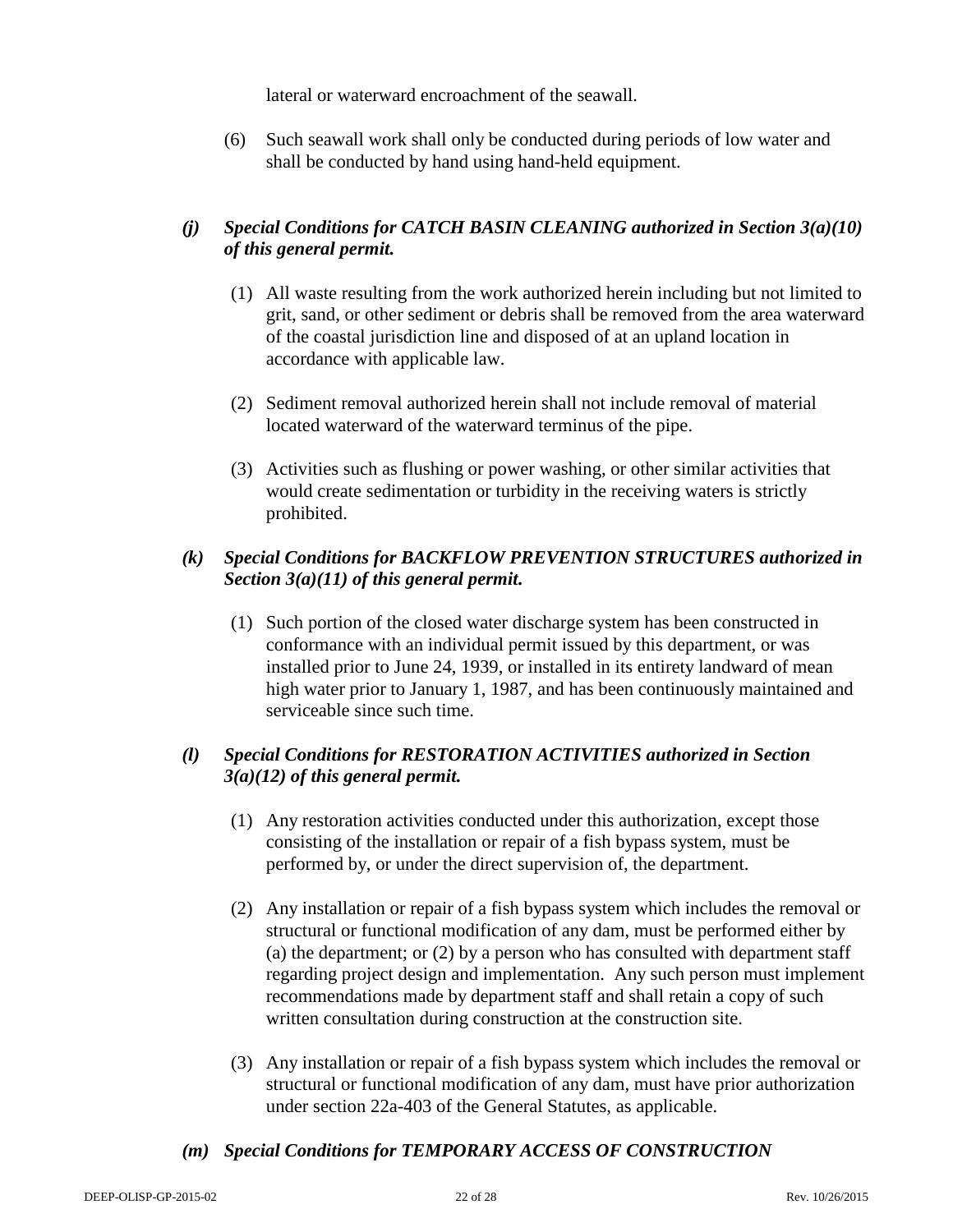## *VEHICLES OR EQUIPMENT authorized in Section 3(a)(13) of this general permit.*

- (1) This authorization is only for active operation of vehicles or equipment. At no time shall such vehicles or equipment be stored below the coastal jurisdiction line.
- (2) No vehicles or equipment shall be operated within areas of tidal wetlands or below the mean low water line. No vehicles or equipment shall be operated in the water during periods of high water above the mean low water line.
- (3) No material including but not limited to fill, construction materials, excavated material or debris, shall be deposited, placed, or stored below the coastal jurisdiction line or within areas of tidal wetlands.
- (4) Any barges used for such work may only come ashore and be secured in place while actively loading or off-loading equipment and shall not be moored or spudded in place for longer than necessary for such loading or off-loading activities.
- (5) This authorization explicitly does not cover construction vehicles or equipment associated with work or other activities regulated pursuant to section 22a-361 or 22a-32 of the General Statutes.

## *(n) Special Conditions for MAINTENANCE OF DEPARTMENT OF ENERGY AND ENVIRONMENTAL PROTECTION BOAT LAUNCH INFRASTRUCTURE authorized in Section 3(a)(14) of this general permit.*

- (1) No work authorized herein shall occur in tidal wetlands.
- (2) Debris associated with any activity authorized herein shall be collected and disposed of at an approved upland site applicable for such debris.
- (3) Such maintenance activities are limited to boat launches which have been the subject of a prior authorization.
- (4) Such maintenance activities shall not include dredging or excavation of any sediments.
- (5) Except as may be explicitly authorized by the Commissioner, such maintenance activities shall be in-kind and in-place conforming to the siting, layout, design, materials and structural components as set forth in the prior authorization. Any riprap or armoring shall not exceed the footprint as was originally in-place and shall be to the same grade and slope.
- (6) Not later than January 15 of any year following a year in which the Department of Energy and Environmental Protection conducted work under this general permit, the permittee shall submit a Project Report to the commissioner. The Project Report shall specify which projects, and which components of such projects, were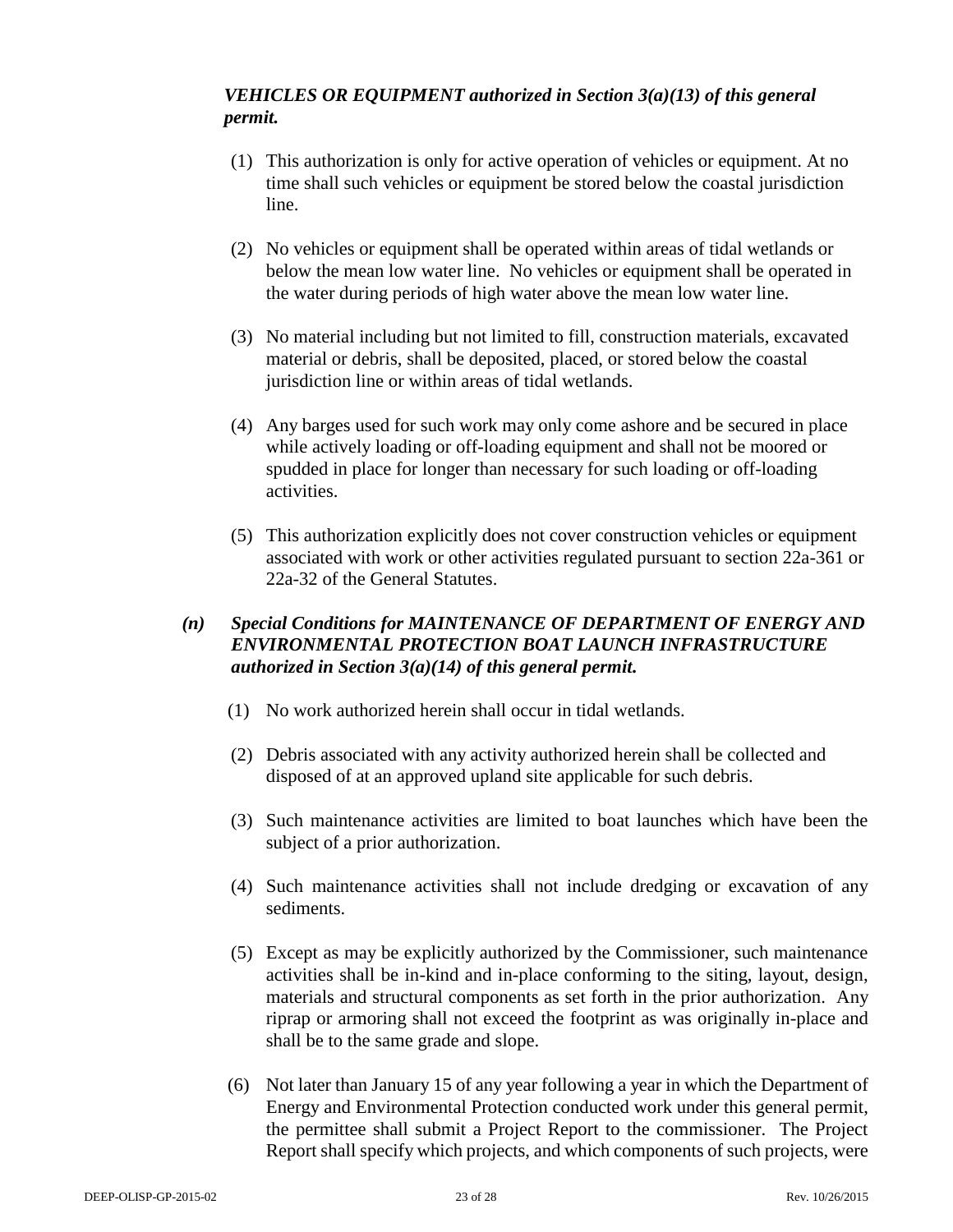conducted under this general permit, and a summary of the total number of times in the reporting year that the Department of Energy and Environmental Protection conducted work under this general permit.

## *(o) General Construction and Use Conditions applicable to this General Permit.*

- (1) Prior to the commencement of any work authorized by this general permit or any approval of registration, the permittee shall provide copies of this general permit and any applicable approval of registration to any contractor employed to conduct such work and shall make such documents available for inspection at the site whenever work is being performed at the site.
- (2) No registrant or permittee shall initiate construction of any activity authorized herein prior to submission and approval of registration, as applicable, or prior to the submission of a Project Report, as applicable.
- (3) Any activity authorized herein shall be conducted in accordance with the site plans and drawings included with the approval of registration, as applicable.
- (4) Any barge utilized conducting any activity authorized herein, where allowed, shall not be stored over intertidal flats, submerged aquatic vegetation or tidal wetlands or in a location that interferes with navigation. In the event that any barge associated with the work authorized herein becomes grounded, no dragging or prop-dredging shall occur to free the barge.
- (5) Any activity authorized herein shall not be conducted such that it creates a hazard to or interferes with existing navigation uses in adjacent waterways. Such activities shall be setback from federal navigation channels and shall also be setback as prescribed in any harbor management plan approved pursuant to section 22a-113m of the General Statutes.
- (6) Such activities are, where applicable, consistent with a harbor management plan approved pursuant to section 22a-113m of the General Statutes.
- (7) The construction, installation, use or removal of any activity authorized herein shall not interfere with access or navigation to or from any riparian or littoral property.
- (8) The permittee shall maintain in good working condition all structures authorized under this general permit. Unless otherwise authorized in writing by the commissioner, the permittee shall remove from tidal, coastal or navigable waters of the state or tidal wetlands any structure or portions of structures which have been destroyed by any cause whether natural or man-made.
- (9) In the course of conducting any activity authorized herein, no person shall place any equipment or material, including fill, construction materials, construction debris or solid waste as defined in section 22a-207 of the General Statutes in any wetland or watercourse, nor use any wetland or watercourse as staging area except as explicitly authorized herein or in any approval of registration.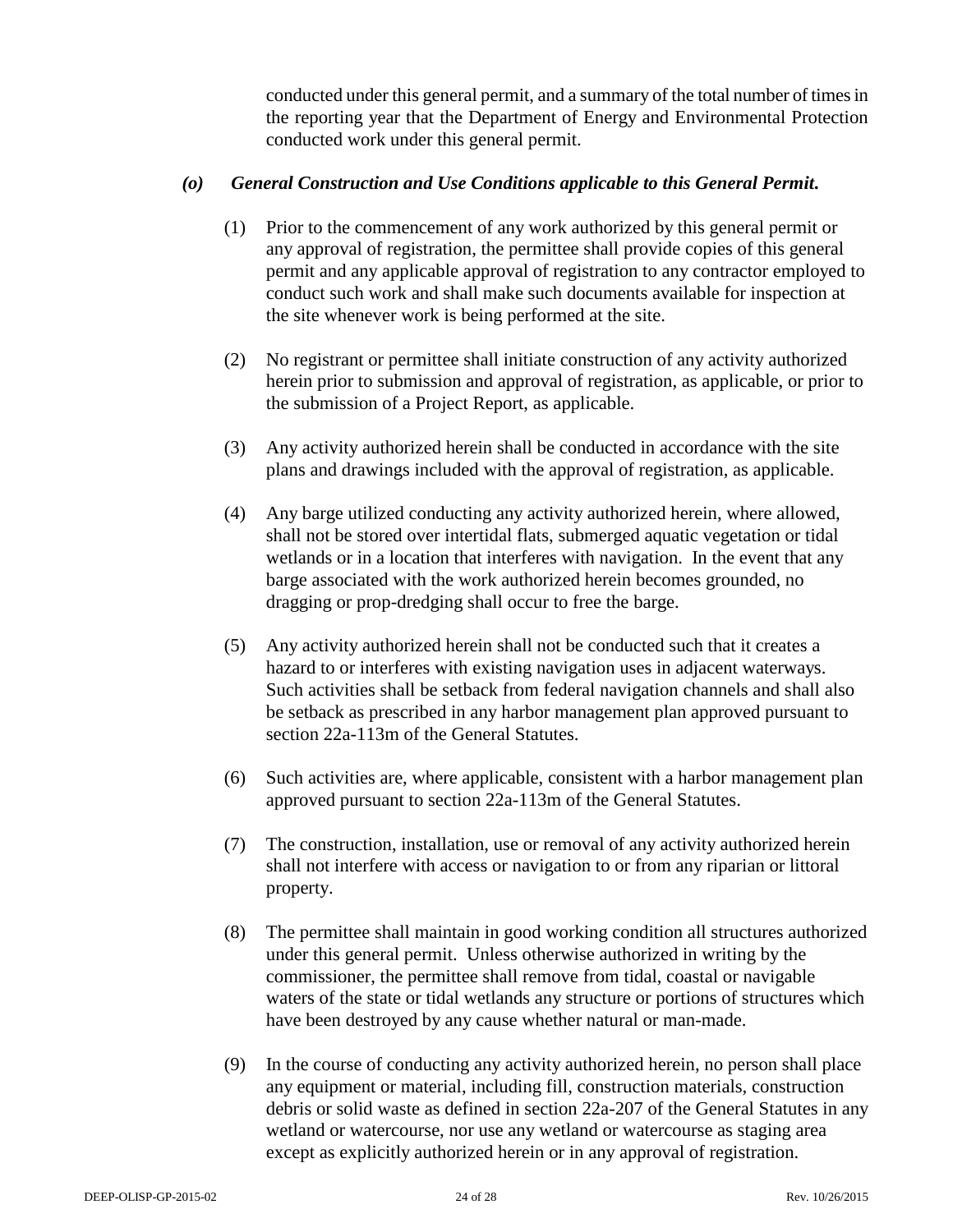- (10) Upon completion of any work authorized herein, the permittee shall restore any area affected by, or used as a staging area in connection with, such activity to the condition of such area prior thereto.
- (11) Any debris associated with any activity authorized herein shall be removed from the area waterward of the coastal jurisdiction line and tidal wetlands and disposed of at an approved upland site applicable for such debris.
- (12) The permittee shall dispose of any solid waste, as defined in section 22a-207 of the General Statutes generated by the work authorized herein in accordance with all applicable law, including Chapters 446e and 446k of the General Statutes.
- (13) Any activity authorized herein shall be conducted so as to minimize adverse impacts to coastal resources and processes.
- (14) Any activity authorized herein shall be conducted so as to minimize adverse impacts to commercial and recreational fishing and shellfishing.
- (15) Any activity authorized herein shall not create an obstruction or hindrance that will have an adverse effect on the flood heights, flood carrying and water capacity of the waterways and floodplains.
- (16) Any activity authorized herein shall not adversely affect existing or designated uses of the waters of the state as defined in Connecticut's Water Quality Standards pursuant to section 22a-426 of the General Statutes.
- (17) In conducting any activity authorized herein, the permittee shall not cause or allow pollution, as defined in section 22a-423 of the General Statutes, including without limitation pollution resulting from erosion and sedimentation.
- (18) In undertaking the work authorized hereunder, the permittee shall not cause or allow pollution of wetlands or watercourses, including pollution resulting from sedimentation and erosion. For purposes of this permit, "pollution" means "pollution" as that term is defined by CGS section 22a-423.
- (19) Except as specifically authorized by this permit, the permittee shall establish a minimum of a 10 foot setback from any wetlands or watercourses in and adjacent to the area where work is to be conducted or areas which are to be used for access to the work area. Such setback area(s) shall be flagged so as to be readily identifiable by contractor personnel until the authorized work is completed.
- (20) Except as specifically authorized by this permit, no equipment or material, including but not limited to, fill, construction materials, excavated material or debris, shall be deposited, placed or stored in any wetland or watercourse on or off-site, or within any delineated setback area, nor shall any wetland, watercourse or delineated setback area be used as a staging area or access way other than as provided herein.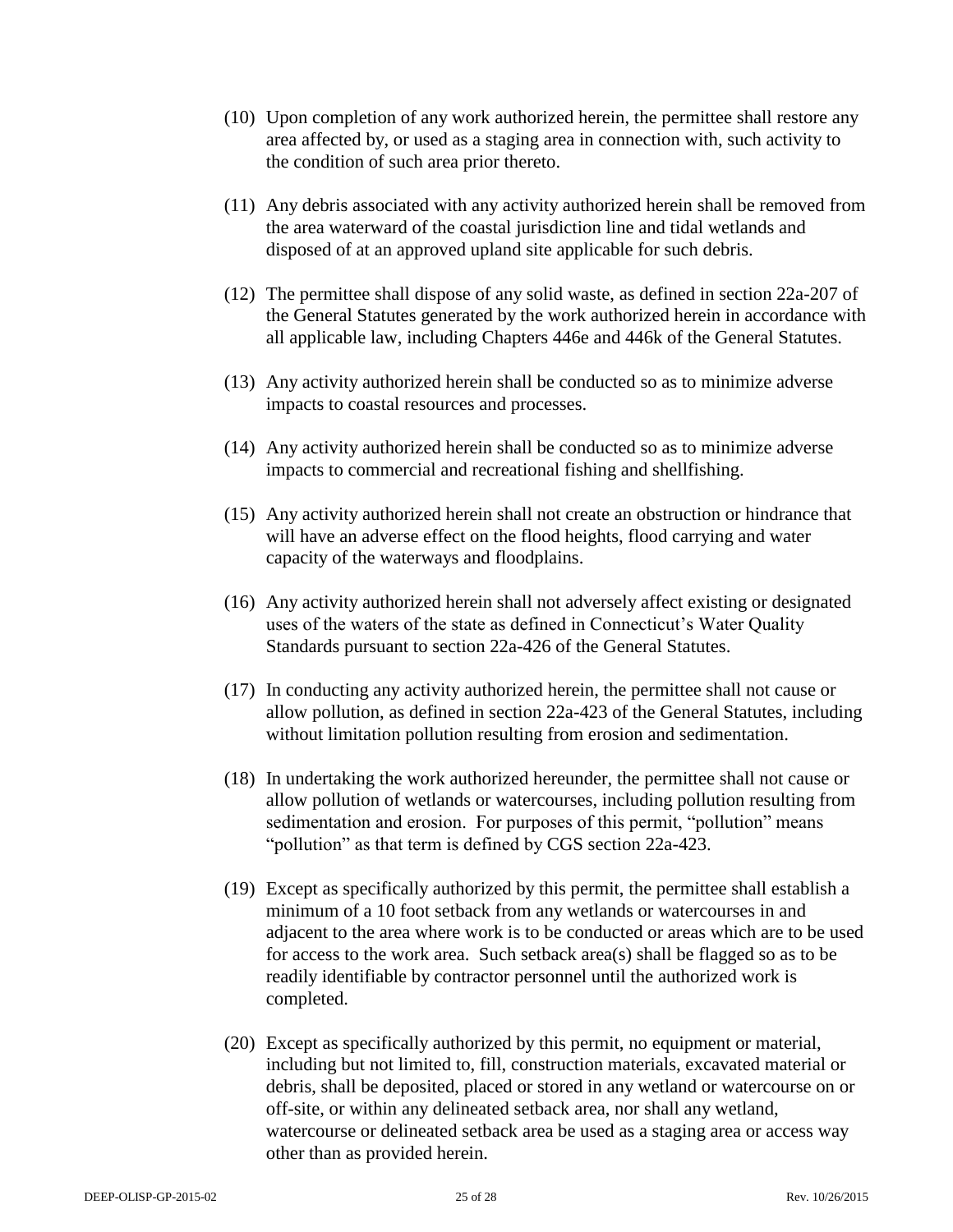## **Section 6. General Conditions**

#### *(a) Reliance on Registration*

When evaluating a registration, the commissioner relies on information provided by the registrant. If such information proves to be false or incomplete, the authorization issued under this general permit may be suspended or revoked in accordance with law, and the commissioner may take any other legal action provided by law.

## *(b) Duty to Correct and Report Violations*

Upon learning of a violation of a condition of this general permit, a permittee shall immediately take all reasonable action to determine the cause of such violation, correct such violation and mitigate its results, prevent further such violation, and report in writing such violation and such corrective action to the commissioner within five (5) days of the permittee's learning of such violation. Such report shall be certified in accordance with Section 6(d) of this general permit.

## *(c) Duty to Provide Information*

If the commissioner requests any information pertinent to the authorized activity or to determine compliance with this general permit, or with the permittee's approval of registration, the permittee shall provide such information in writing within thirty (30) days of such request. Such information shall be certified in accordance with Section 6(d) of this general permit.

## *(d) Certification of Documents*

Any document, including but not limited to any notice, which is submitted to the commissioner under this general permit shall be signed by, as applicable, the registrant or the permittee in accordance with section 22a-430-3(b)(2) of the Regulations of Connecticut State Agencies, and by the individual or individuals responsible for actually preparing such document, each of whom shall certify in writing as follows:

"I have personally examined and am familiar with the information submitted in this document and all attachments thereto, and I certify that, based on reasonable investigation, including my inquiry of those individuals responsible for obtaining the information, the submitted information is true, accurate and complete to the best of my knowledge and belief. I understand that a false statement made in the submitted information may be punishable as a criminal offense, in accordance with section 22a-6 of the General Statutes, pursuant to section 53a-157b of the General Statutes, and in accordance with any other applicable statute."

## *(e) Date of Filing*

For purposes of this general permit, the date of filing with the commissioner of any document is the date such document is received by the commissioner. The word "day" as used in this general permit means the calendar day; if any date specified in the general permit falls on a Saturday, Sunday, or legal holiday, such deadline shall be the next business day thereafter.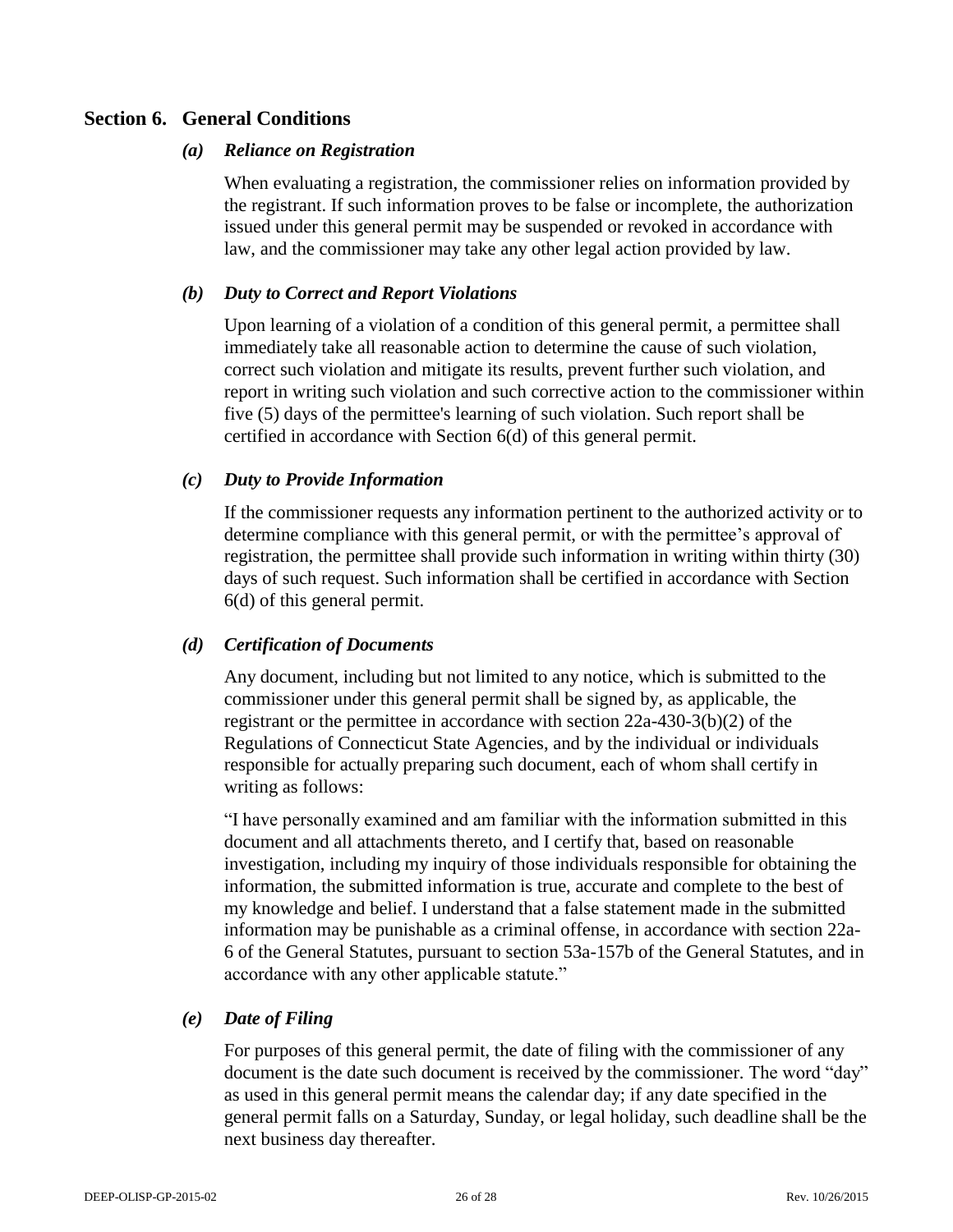## *(f) False Statements*

Any false statement in any information submitted pursuant to this general permit may be punishable as a criminal offense, in accordance with section 22a-6 of the General Statutes, pursuant to section 53a-157b of the General Statutes, and in accordance with any other applicable statute.

## *(g) Correction of Inaccuracies*

Within fifteen (15) days after the date a permittee becomes aware of a change in any of the information submitted pursuant to this general permit, becomes aware that any such information is inaccurate or misleading, or that any relevant information has been omitted, such permittee shall correct the inaccurate or misleading information or supply the omitted information in writing to the commissioner. Such information shall be certified in accordance with Section 6(d) of this general permit. The provisions of this subsection shall apply both while a request for approval of registration is pending and after the commissioner has approved such request.

## *(h) Transfer of Authorization*

An approval of registration under this general permit is transferable only in accordance with the provisions of section 22a-6o of the General Statutes.

## *(i) Other Applicable Law*

Nothing in this general permit shall relieve the permittee of the obligation to comply with any other applicable federal, state and local law, including but not limited to the obligation to obtain any other authorizations required by such law.

## *(j) Other Rights*

This general permit is subject to and does not derogate any present or future rights or powers of the State of Connecticut and conveys no rights in real or personal property nor any exclusive privileges, and is subject to all public and private rights and to any federal, state, and local laws pertinent to the property or activity affected by such general permit. In conducting any activity authorized hereunder, the permittee may not cause pollution, impairment, or destruction of the air, water, or other natural resources of this state. The issuance of this general permit shall not create any presumption that this general permit should or will be renewed.

## **Section 7. Commissioner's Powers**

## *(a) Abatement of Violations*

The commissioner may take any action provided by law to abate a violation of this general permit, including the commencement of proceedings to collect penalties for such violation. The commissioner may, by summary proceedings or otherwise and for any reason provided by law, including violation of this general permit, revoke a permittee's authorization hereunder in accordance with sections 22a-3a-2 through 22a-3a-6, inclusive, of the Regulations of Connecticut State Agencies. Nothing herein shall be construed to affect any remedy available to the commissioner by law.